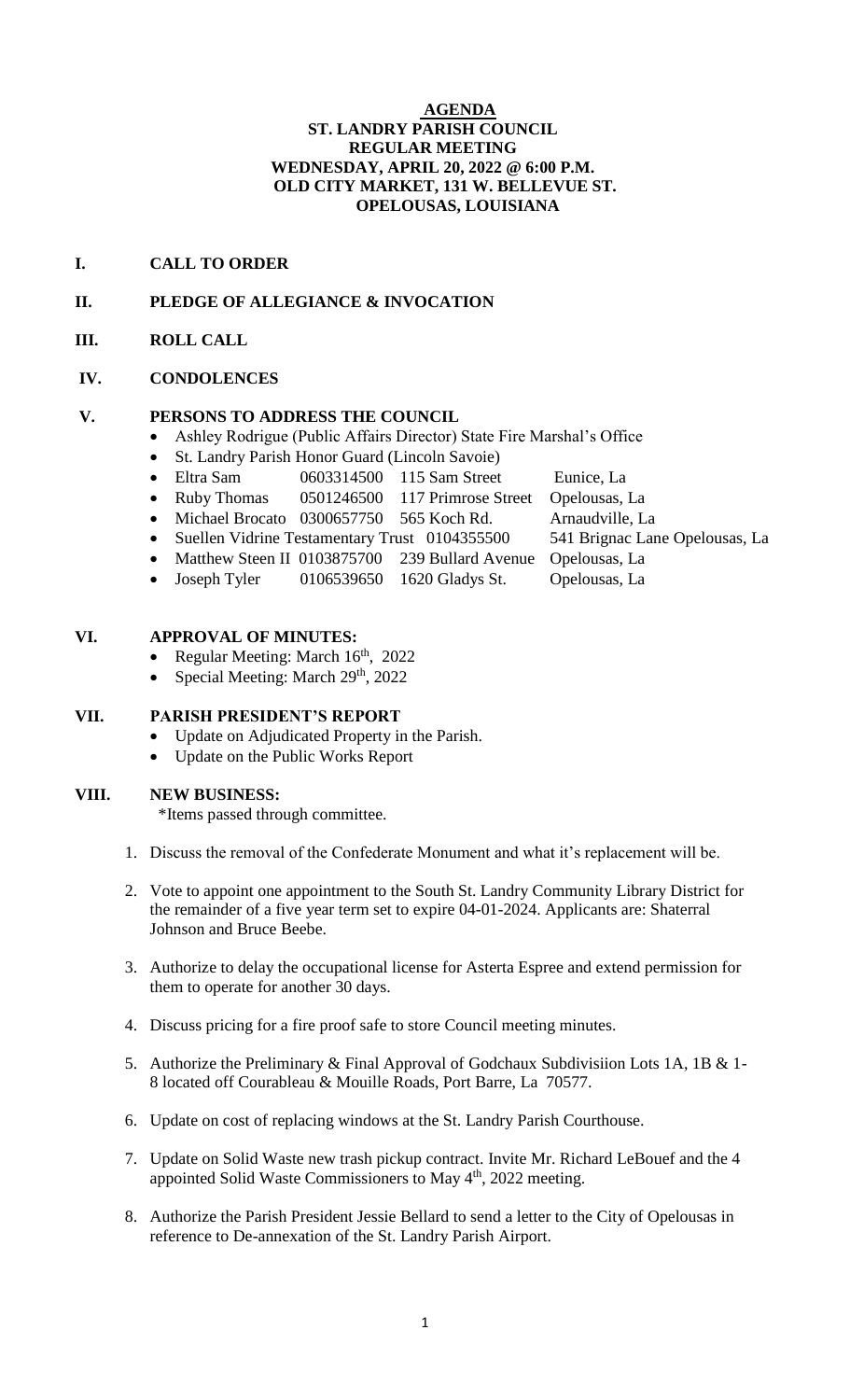- 9. Authorize the Council Clerk to advertise for one appointment for the remainder of a four year term to East St. Landry Consolidated Gravity Drainage District No. 1 that is set to expire on 11-18-2023.
- 10. Authorize the Council Clerk to advertise for one appointment to the Public Works Commission District Six for a four-year term. (06-16-2022 – 06-16-2026).
- 11. Authorize sending a letter to Representative Dustin Miller, Senator Gerald Boudreaux, Mr. Shawn Wilson of DOTD and Senator Bob Hensgens asking for any help in expediting the overlay of reconstruction of LA HWY 178 from Shuteston 182 to HWY 182 in Sunset.

### **IX. ORDINANCES TO BE INTRODUCED:**

#### **ORDINANCE NO. 2022–006**

AN ORDINANCE TO AMEND ST. LANDRY PARISH CODE OF ORDINANCES SECTION 44-3 TO ADD MCCLAIN GUILLORY LANE WITH A SPEED LIMIT OF 15 MPH

BE IT ORDAINED BY THE COUNCIL FOR ST. LANDRY PARISH GOVERNMENT THAT McClain Guillory Lane will be added to St. Landry Parish Code of Ordinances Section 44-3 with a speed limit of 15 mph;

BE IT FURTHER ORDAINED BY THE COUNCIL FOR ST. LANDRY PARISH GOVERNMENT THAT all other provisions of St. Landry Parish Code of Ordinances Section 44-3 shall remain unchanged and have the full effect of law;

### **ORDINANCE NO. 2022-007**

AN ORDINANCE TO AMEND ST. LANDRY PARISH CODE OF ORDINANCES SECTION 44-3 TO DESIGNATE A SPEED LIMIT OF 30 MPH FOR ROZAS ROAD

BE IT ORDAINED BY THE COUNCIL FOR ST. LANDRY PARISH GOVERNMENT THAT St. Landry Parish Code of Ordinances Section 44-3 will be amended to designate a speed limit of 30 mph for Rozas Road;

BE IT FURTHER ORDAINED BY THE COUNCIL FOR ST. LANDRY PARISH GOVERNMENT THAT all other provisions of St. Landry Parish Code of Ordinances Section 44-3 shall remain unchanged and have the full effect of law;

# **X. ORDINANCES TO BE ADOPTED:**

### **ORDINANCE NO. 2022-005**

# AN ORDINANCE TO ABANDON JAN STREET IN ST. LANDRY PARISH

WHEREAS, St. Landry Parish government has decided to abandon Jan Street in St. Landry Parish because Jan Street is no longer needed for public purposes, as per Louisiana Revised Statute 48:701.

BE IT ORDAINED BY THE COUNCIL FOR ST. LANDRY PARISH GOVERNMENT that Jan Street in St. Landry Parish is hereby abandoned.

## **XI. RESOLUTIONS TO BE ADOPTED:**

#### **RESOLUTION NO. 007-2022**

BE IT RESOLVED, by the St. Landry Parish Council that the Confederate

monument in the Northeast corner of the St. Landry Parish District Courthouse square,

which was erected and dedicated on February 22, 1920 by the Louisiana Division U.D.C.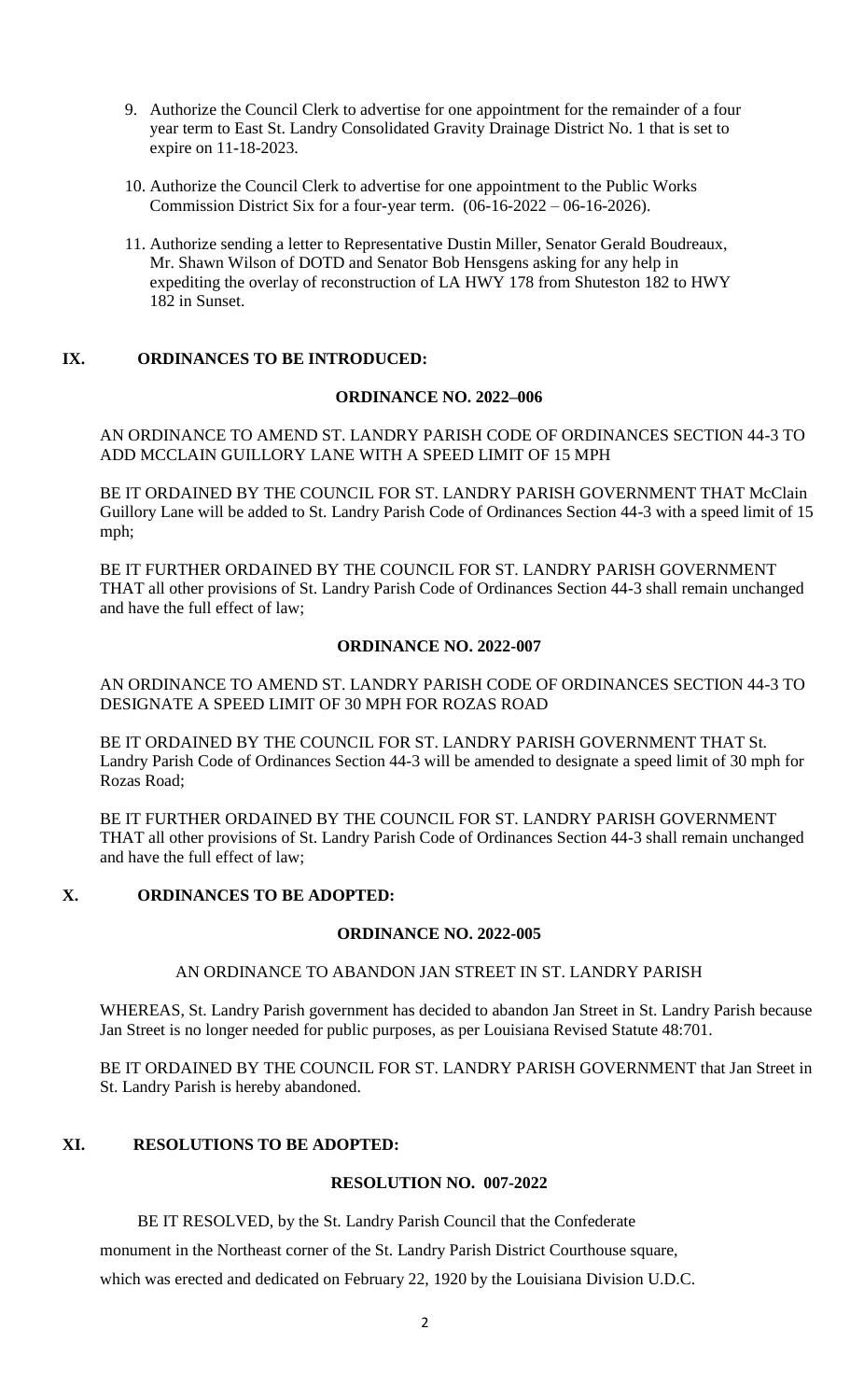and the Gordon Chapter U.D.C., shall be removed from the St. Landry Parish District Courthouse square.

BE IT FURTHER RESOLVED, by the St. Landry Parish Council that St. Landry Parish President Jessie Bellard is hereby authorized to proceed with the removal of the Confederate monument from the Northeast corner of the St. Landry Parish District Courthouse square.

THIS RESOLUTION ADOPTED ON THE 20th DAY OF APRIL, 2022.

### **RESOLUTION NO. 008-2022 A RESOLUTION REQUESTING FINANCIAL ASSISTANCE FROM THE STATE OF LOUISIANA UNDER THE FISCAL YEAR 2021-2022 LOCAL GOVERNMENT ASSISTANCE PROGRAM**

WHEREAS, the Louisiana Legislature has appropriated funding for the Fiscal Year 2021-2022 Local Government Assistance Program (LGAP) Program; and

WHEREAS, the Local Government Assistance Program offers grants to eligible municipalities and parishes for a wide range of projects to improve public health, public safety, living conditions and for economic development purposes; and

WHEREAS, it is deemed necessary and proper to submit applications to the Louisiana Office of Community Development under the Fiscal Year 2021-2022 Local Government Assistance Program

NOW THEREFORE BE IT RESOLVED by the St. Landry Parish Council of St. Landry Parish Government that Parish President Jessie Bellard is hereby authorized to sign and submit an application to the State of Louisiana, Office of Community Development under the Fiscal Year 2021-2022 Local Government Assistance Program and also execute any and all documents should this grant be funded; THEREUPON, the above resolution was declared adopted.

# **XII. COMMITTEE MINUTES: ST. LANDRY PARISH COUNCIL ADMINISTRATIVE/FINANCE COMMITTEE MEETING WEDNESDAY, APRIL 6th, 2022 OLD CITY MARKET, 131 W. BELLEVUE ST. OPELOUSAS, LOUISIANA**

### ADMINISTRATIVE/FINANCE COMMITTEE MEETING MINUTES

1. Councilman Harold Taylor called this meeting of the Administrative/Finance Committee of the St. Landry Parish Council to order. (Administrative Finance Chairman Wayne Ardoin was out ill at this time).

- 2. Councilman Jerry Red Jr., led the Pledge of Allegiance & Invocation. Roll Call: Jerry Red Jr., Nancy Carriere, Easton Shelvin, Harold Taylor and Timmy Lejeune. ABSENT: Wayne Ardoin. Ex-Officio Vivian Olivier.
- 3. Person to address the Committee: There was no one to address the Administrative Finance Committee.
- 4. Parish President & Finance Report: Parish President Jessie Bellard stated, "Inside your package you will have some financials from the last couple of months. The software that we used crashed on us. She was only able to print out a couple of funds but Tom is working to get it back up and running again. As soon as she gets it, we will send it to you all. Also in your package you will see a Local Government Assistance Program Resolution (LGAP). We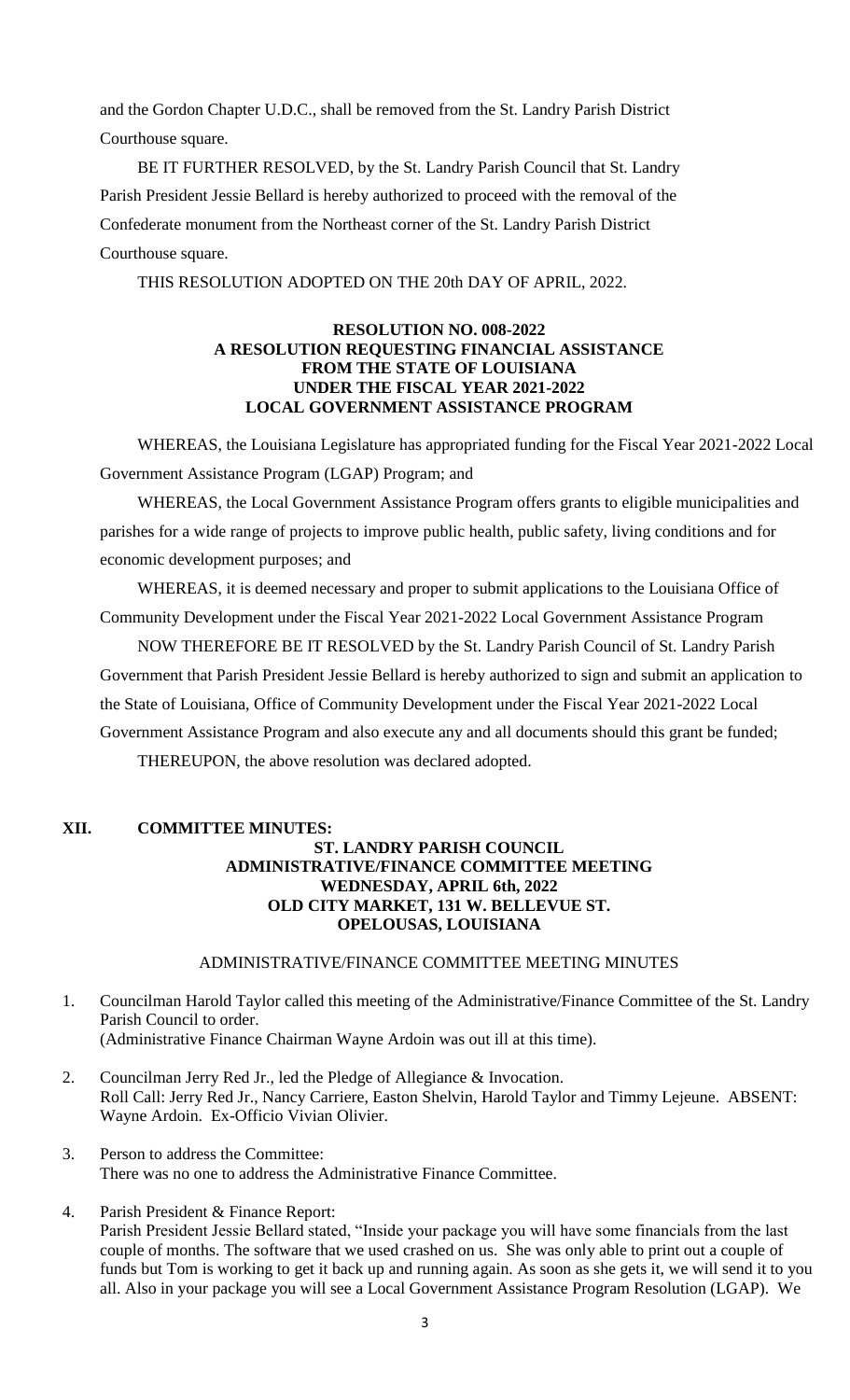need to get that approved or sent to the full council for approval so we can apply for the LGAP money thru the state for year 2022.

Administrative Finance Chairman Harold Taylor stated, "Mr. President, you want to just explain a little about LGAP for the public."

Parish President Jessie Bellard stated, "The LGAP is just another way of getting money from the State. It is a discretionary fund that the state has. This year we got in \$11,000.00 from last year allocations. This year we are asking for \$20,000.00 last year we received \$11,000.00. That money is being used to fix the generator at the airport."

A motion was made by Councilman Jerry Red Jr., seconded by Councilman Easton Shelvin to forward to Regular Meeting held on Wednesday, April 20, 2022 to adopt Resolution 008-2022.

### A RESOLUTION REQUESTING FINANCIAL ASSISTANCE FROM THE STATE OF LOUISIANA UNDER THE FISCAL YEAR 2021-2022 LOCAL GOVERNMENT ASSISTANCE PROGRAM

WHEREAS, the Louisiana Legislature has appropriated funding for the Fiscal Year 2021-2022 Local Government Assistance Program (LGAP) Program; and

WHEREAS, the Local Government Assistance Program offers grants to eligible municipalities and parishes for a wide range of projects to improve public health, public safety, living conditions and for economic development purposes; and

WHEREAS, it is deemed necessary and proper to submit applications to the Louisiana Office of Community Development under the Fiscal Year 2021-2022 Local Government Assistance Program NOW THEREFORE BE IT RESOLVED by the Board of Aldermen of St. Landry Parish Government that Parish President Jessie Bellard is hereby authorized to sign and submit an application to the State of Louisiana, Office of Community Development under the Fiscal Year 2021-2022 Local Government Assistance Program and also execute any and all documents should this grant be funded; On roll call vote: YEAS: Jerry Red Jr., Nancy Carriere, Easton Shelvin and Timmy Lejeune. NAYS: None. ABSENT: Wayne Ardoin. ABSTAINED: None. Motion forwarded.

Parish President Jessie Bellard stated, "An update on the jail expansion, we bought the building on Bellevue Street. We will soon start the demolition and rebuilding to make it a Trustee Dorm. The problem we are going to have is with the jail expansion itself. That five million dollar project turned into an 8 million dollar project so that will have to be on hold. We will move forward with everything else but that project for right now. I will come back to the Council with some more plans in the near future. I just want to give you all an update on that."

Councilman Jerry Red Jr., "What is the capacity size for that building."

Parish President Jessie Bellard, "Right now we can hold 242 inmates where it sits now, the new trustee dorm that we will be doing across the street will hold 60 inmates. That will take 60 that is coming from out of parish that we paying \$26.00 per day, we will bring them back into the jail and take the trustees from the jail and put them across. We will start that process soon. They are bringing back 18 women tomorrow. They stopped doing COVID in the jail, so now we making our dorms back to be full capacity. We will bring back some more. We still have over 100 out right now."

Councilman Timmy Lejeune questioned, "Could you tell me what the cost is out of parish?"

Parish President Jessie Bellard stated, "It's costing Parish Government approximately \$110,000.00 per month."

Councilman Timmy Lejeune stated, "For the out of parish prisoners, I guess that is what we call it."

Parish President Jessie Bellard stated, "Correct. Out of parish prisoners. Inmates that are charged and on hold until they are brought to court and go through the process. It's roughly \$110,000.00 per month right now."

Administrative Finance Chairman Harold Taylor stated, "Any other questions."

Parish President Jessie Bellard stated, "This morning we went to the capitol. Senator Boudreaux asked that we go to support a local bill making St. Landry Parish the Equine Capitol of the State. It passed the committee this morning and I don't think we will have any issues. We have a good support system over there. It is a good thing for our parish. It will help us attract more tourism money for our parish. It's a good thing for the parish."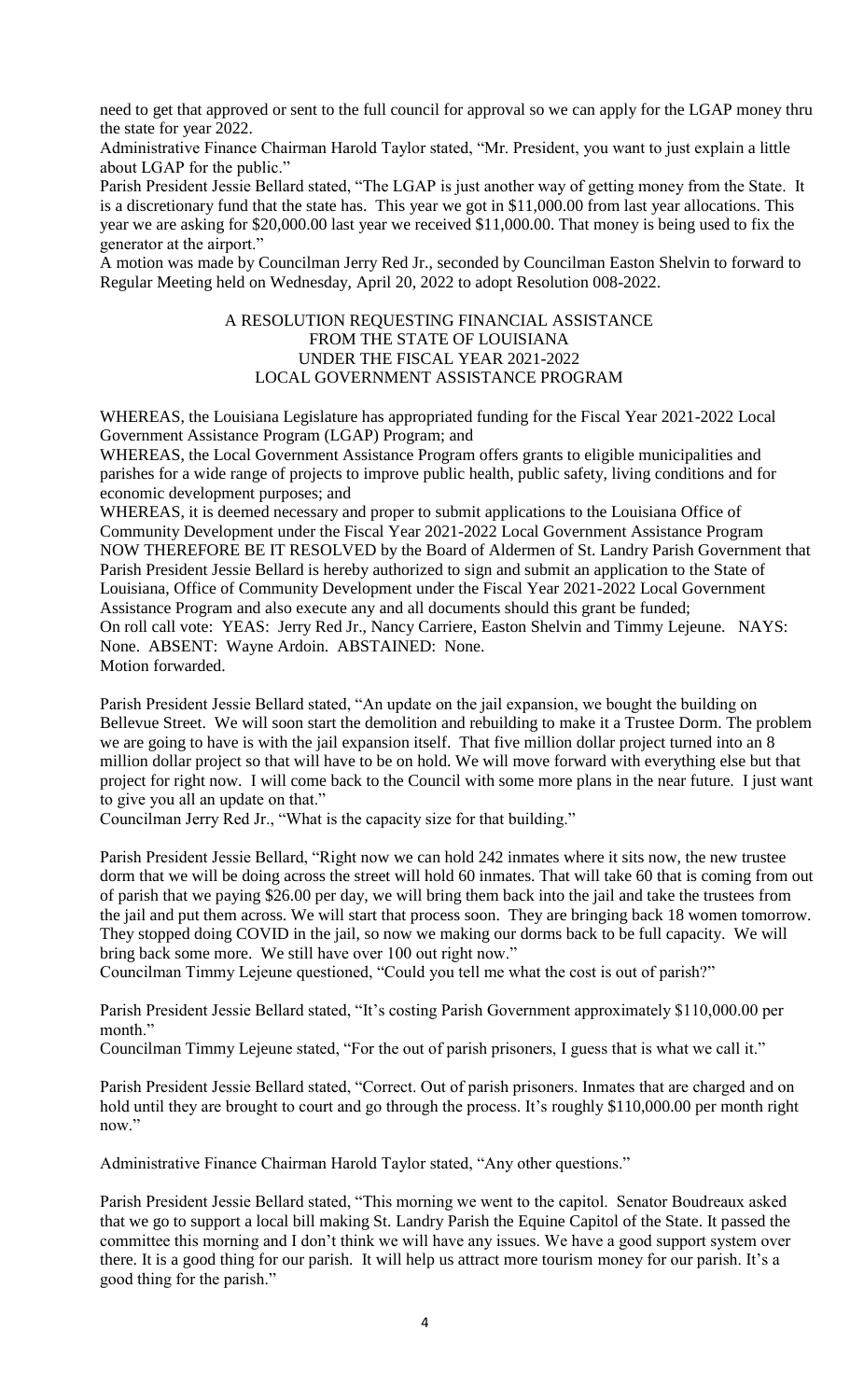A motion was made by Councilman Timmy Lejeune., seconded by Councilman Easton Shelvin to accept the Parish President and Finance Report. On roll call vote: YEAS: Jerry Red Jr., Nancy Carriere, Easton Shelvin and Timmy Lejeune. NAYS: None. ABSENT: Wayne Ardoin. ABSTAINED: None. Motion carried.

5. Forward all applications received for one appointment to the South St. Landry Community Library District for the remainder of a five year term set to expire 04-01-2024.

A motion was made by Councilwoman Nancy Carriere seconded by Councilman Easton Shelvin, to forward to Regular Meeting held on Wednesday April 20th, 2022 all applications received for one appointment to the South St. Landry Community Library District for the remainder of a five year term set to expire on 04-01-2024. On roll call vote: YEAS: Jerry Red Jr., Nancy Carriere, Easton Shelvin and Timmy Lejeune. NAYS: None. ABSENT: Wayne Ardoin. ABSTAINED: None.

6. Further discuss Astera Espree Occupational License.

Motion forwarded.

Administrative Finance Chairman Harold Taylor stated, "I spoke to Mr. Bellard and we are looking at this Ordinances that will take care of the Occupational License for these kind of businesses and he asked that we pull it until we get the Ordinance in place. Do we have a motion to do so?"

Councilman Timmy Lejeune stated, "You do. Do you want to pull it?"

Administrative Finance Chairman Harold Taylor stated, "Yes, pull it and extend permission for them to operate for another 30 days.

A motion was made by Councilman Timmy Lejeune, seconded by Councilman Jerry Red Jr., to forward to Regular Meeting held on Wednesday April 20th, 2022 to delay the occupational license for Astera Espree and extend permission for them to operate for an additional 30 days.

On roll call vote: YEAS: Jerry Red Jr., Nancy Carriere, Easton Shelvin and Timmy Lejeune. NAYS: None. ABSENT: Wayne Ardoin. ABSTAINED: None. Motion forwarded.

7. Discuss prices for a Fire Proof Safe to store council meeting minutes. Parish President Jessie Bellard stated, "Mr. Chairman, I will have that for you all at full council meeting and we can decide at that time what you want to do."

A motion was made by Councilman Jerry Red Jr., seconded by Councilman Timmy Lejeune to forward to Regular Meeting held on Wednesday April 20th, 2022, discuss pricing for a Fire Proof Safe to store council meeting minutes. On roll call vote: YEAS: Jerry Red Jr., Nancy Carriere, Easton Shelvin and Timmy Lejeune. NAYS: None. ABSENT: Wayne Ardoin. ABSTAINED: None. Motion forwarded.

8. The St. Landry Parish Planning Department would like Preliminary & Final Approval of Godchaux Subdivision Lots 1A, 1B & 1-8 located off Courtableau & Mouille Roads, Port Barre, La 70577.

A motion was made by Councilman Timmy Lejeune, seconded by Councilman Easton Shelvin to forward to Regular Meeting held on Wednesday April 20th, 2022 the Preliminary & Final Approval of Godchaux Subdivision Lots 1A, 1B & 1-8 located off Courtableau & Mouille Roads, Port Barre, La 70577. On roll call vote: YEAS: Jerry Red Jr., Nancy Carriere, Easton Shelvin and Timmy Lejeune. NAYS: None. ABSENT: Wayne Ardoin. ABSTAINED: None. Motion forwarded.

9. Update on the cost for replacing the windows at the St. Landry Parish Courthouse.

Parish President Jessie Bellard stated, "The Engineers and Architect looked at it. They took out one window to see what is behind it and everything. They are putting up a mock up window made of the same material that we have on these windows have aluminum. The courthouse was built in 1939 and the window frames themselves are part of the structure. We will have to leave the frames in place just take the inserts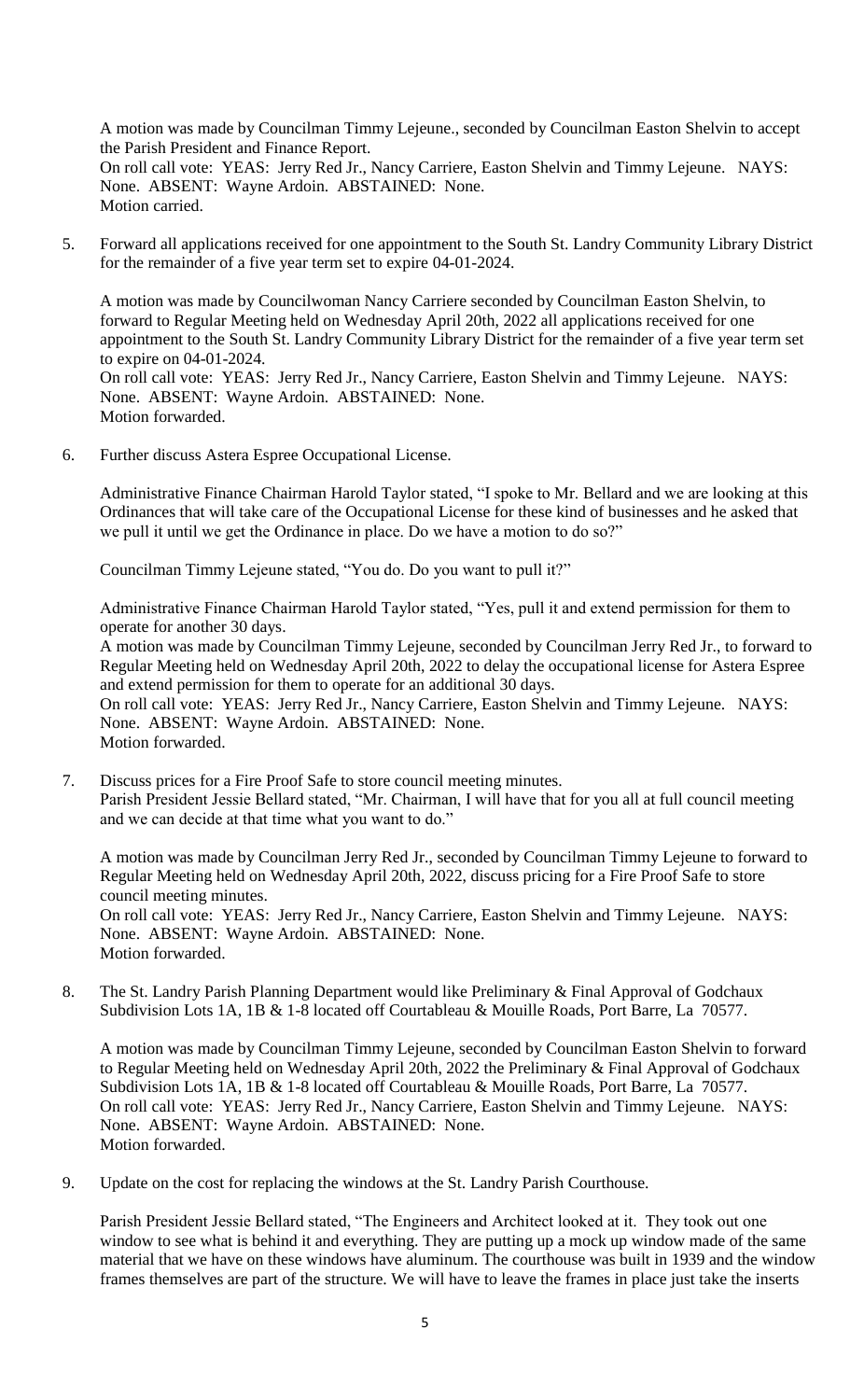out and cover the frames with that bronze aluminum. They doing a mock up frame right now to see how it is going to work. Then they will have an estimate and I will have a better idea by the Council meeting then we will do the bid process."

Administrative Finance Chairman Harold Taylor stated, "Do we need a motion to move that up."

Parish President Jessie Bellard stated, "Whatever you all want to do. I will have more information at the Council Meeting."

Councilman Timmy Lejeune stated, "Let's do it."

A motion was made by Councilman Timmy Lejeune, seconded by Councilman Easton Shelvin to forward to Regular Meeting held on Wednesday April 20th, 2022 an update on the cost of replacing windows at the St. Landry Parish Courthouse. On roll call vote: YEAS: Jerry Red Jr., Nancy Carriere, Easton Shelvin and Timmy Lejeune. NAYS: None. ABSENT: Wayne Ardoin. ABSTAINED: None. Motion forwarded.

10. Discuss any other business properly brought before this committee.

Councilman Jerry Red Jr. stated, "Mr. President, my question is about something that was brought up to this council about 3 or 4 months ago. Mr. LeBouef came before the council and said that a new person would be having the contract starting this year." Parish President Jessie Bellard stated, "That is correct."

Councilman Jerry Red Jr. stated, "My concern is that the new people that will have the contract, I don't believe they ever did this kind of work before. My main thing is they will be operating over the whole parish, so my only question is will they be able to do the job?"

Parish President Jessie Bellard stated, "According to Solid Waste, that is who awards the contract as you all know, I think they were aware that this is their first time doing this type of work, they awarded it to a local company in our parish but I'm not sure. I want to say Bayou Container or something like that. They have more teeth in this contract then they did in the other one. As you all know we had a lot of issues with trash pickup in the parish. There was no way to correct it or put a fine on these people because the process took too long and would cost more money than what the fine was. From what I understand this new contract that will come into effect October 1st, 2022, will have a lot more teeth in it so in case they not doing what they are supposed to do then it can be taken care of, I can't talk beyond that. I know there is possibility of litigation that is coming up. I think everybody got a letter or email. I'm not sure if you all did, I think you all did, I'm not sure how it's going to end up."

Councilman Jerry Red Jr. stated, "My only question on this is, this Council is part of putting four people to serve on that board and my question, I'm speaking for myself, the rest of the Council can speak how they feel, but if I have constituents calling me and asking me about their trash being picked up and it becomes a problem, it is going be a problem for me. I'm asking if we are in line, I would like to make a motion if we can get Richard LeBouef or our four representatives that serve, and I want to see how they voted so they speak before us, so we know how we have to vote next time. I would like to make a motion to that."

Administrative Finance Chairman Harold Taylor stated, "We have a motion and a second to ask Mr. LeBouef or the four members that we appointed to come before the council at our next committee meeting."

Councilman Timmy Lejeune stated, "I will support that Mr. Red but I would like to have them both, not either or. Not the four or Richard LeBouef. I want Richard LeBouef and the four here."

A motion was made by Councilman Jerry Red Jr., seconded by Councilman Timmy Lejeune to forward to Regular Meeting held on Wednesday, April 20, 2022 to invite Mr. Richard LeBouef, Executive Director of the St. Landry Parish Solid Waste Disposal District and the four St. Landry Parish Government Appointees, Mr. Edward Brisco, Ms. Kathy Moreau, Mr. Jack Ortego and Ms. Jodie Castille Powell to attend our next Committee Meeting held on Wednesday May 4th, 2022. On roll call vote: YEAS: Jerry Red Jr., Nancy Carriere, Easton Shelvin and Timmy Lejeune. NAYS: None. ABSENT: Wayne Ardoin. ABSTAINED: None. Motion forwarded.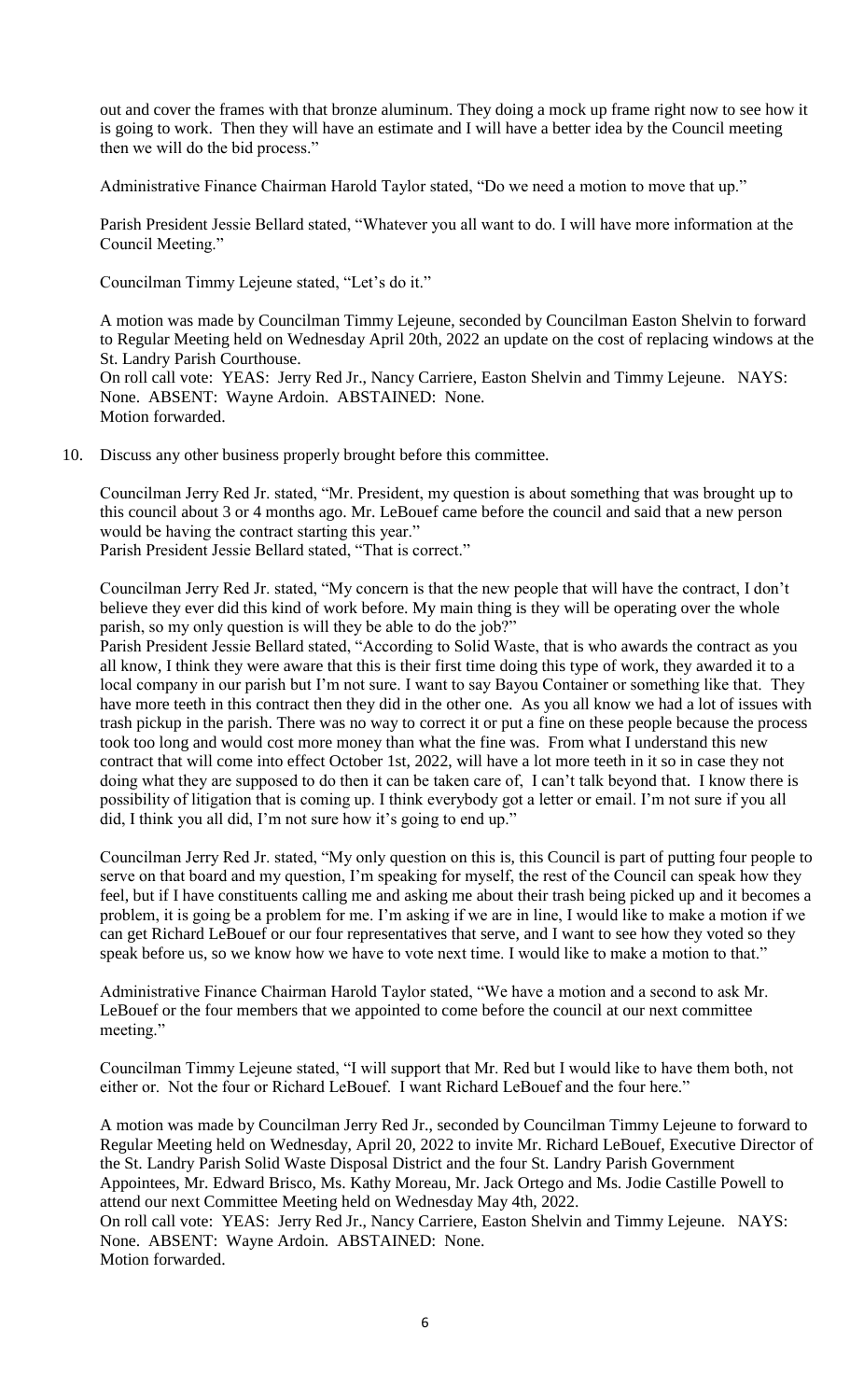11. A motion was made by Councilman Timmy Lejeune, seconded by Councilman Easton Shelvin to adjourn the Administrative Finance Committee Meeting. On roll call vote: YEAS: Jerry Red Jr., Nancy Carriere, Easton Shelvin and Timmy Lejeune. NAYS: None. ABSENT: Wayne Ardoin. ABSTAINED: None. Motion carried.

# **ST. LANDRY PARISH COUNCIL PUBLIC WORKS COMMITTEE MEETING WEDNESDAY, APRIL 6th, 2022 OLD CITY MARKET, 131 W. BELLEVUE ST. OPELOUSAS, LOUISIANA**

#### **PUBLIC WORKS COMMITTEE MEETING MINUTES**

- 1. Chairman Dexter Brown called this meeting of the Public Works Committee of the St. Landry Parish Council to order.
- 2. Pledge of Allegiance & Invocation was said earlier in the meeting.
- 3. Roll Call:

Mildred Thierry, Gil Savoy, Dexter Brown and Jimmie Edwards. Absent: Alvin Stelly and Coby Clavier. Ex-Officio Vivian Olivier. Councilman Jerry Red Jr., joined the Public Works Committee to make a quorum.

4. Person to address the Committee:

Public Works Chairman Dexter Brown stated, "Each Speaker will have at least five minutes to speak on any particular topic at hand that is on our agenda. I would like each speaker to refrain from using any type of vulgar, obsessive, abusive or offensive language whenever they come up to speak. If that happens, then we will ask that you be removed from the meeting. Please adhere to it."

- Mr. Robert Voitier Jr., addressed the council. He stated, "Good afternoon Madam Chair and members of the council, the staff, ladies and gentlemen. My name is Robert Voitier. I am against moving that monument. It is important to know why things are done. I have been listening to the arguments in favor of moving it and I just have to say in my opinion that it is nonsense. I don't think any public actions should be taken by this body based on nonsense. I know that I have talked to some of the members of the council early on. Two of them said their mind was made up that it was going to be moved and they were not going to change it no matter what. They can do that, but when I was practicing law we call that kind of behavior arbitrary and capricious. If your insurance company did that to you, you could get money from them because it is wrong. So why are we doing this, I don't know. I was reading the transcript of the earlier hearings and I came across a comment that the proponent of moving the monument made. It was in response to one I had made previously. I said things are going on in the country and now they are going on here in Opelousas that just make me very angry. I am talking about the riots and the BLM and Antifa Business. I said could have shot my TV one hundred times in the last two years. The proponent of moving the monument said the only time see tears is when the Saint's lose. I am reading that and I am thinking, what about the night the election returns came in in the DA's race. I am thinking, maybe that was another night that he could have shot it, maybe not. But really that is what is going on here. If Mr. Cravins would have won the DA's race, none of this would be happening. This is just cheap politics. This is a way for him to get his name back in print, get free publicity and try to make himself politically relevant again. Anybody who does not know what happened, I think the election was in 2020, Mr. Cravins was appointed DA. He was never elected DA. Mr. Earl Taylor, Mr. Harold Taylor's brother appointed Mr. Cravins, in my opinion for the purpose of continuing some little dynasty they had in mind. He wanted to appoint Mr. Cravins so Mr. Cravins could run as the incumbent.
- Councilman Harold Taylor stated, "Excuse me Mr. Chairman, would the speaker leave personalities out of this and stick to your argument, please."
- Public Works Chairman Dexter Brown stated, "Thank you Mr. Taylor, I was just about to say that. Mr. Voitier, could you stick on the Confederate Memorial topic please."
- Mr. Robert Voitier Jr., stated, "I don't think it is really off base. I think it is all relevant. If you don't want me to use names, I won't. I will say the proponent of moving it and one of the councilmembers have an interest in this in my opinion. Now I could be wrong but that would make sense as to why this is happening. But to say that the United Daughters of the Confederacy or propaganda organ for the Ku Klux Klan is ridiculous, it is nonsense. To say that is a Klan Monument, that is nonsense. Politics is the second oldest profession and most of us older people know what the oldest is. Both of them involve the use or misuse of something very precious and the most precious thing that the council have is the public trust. I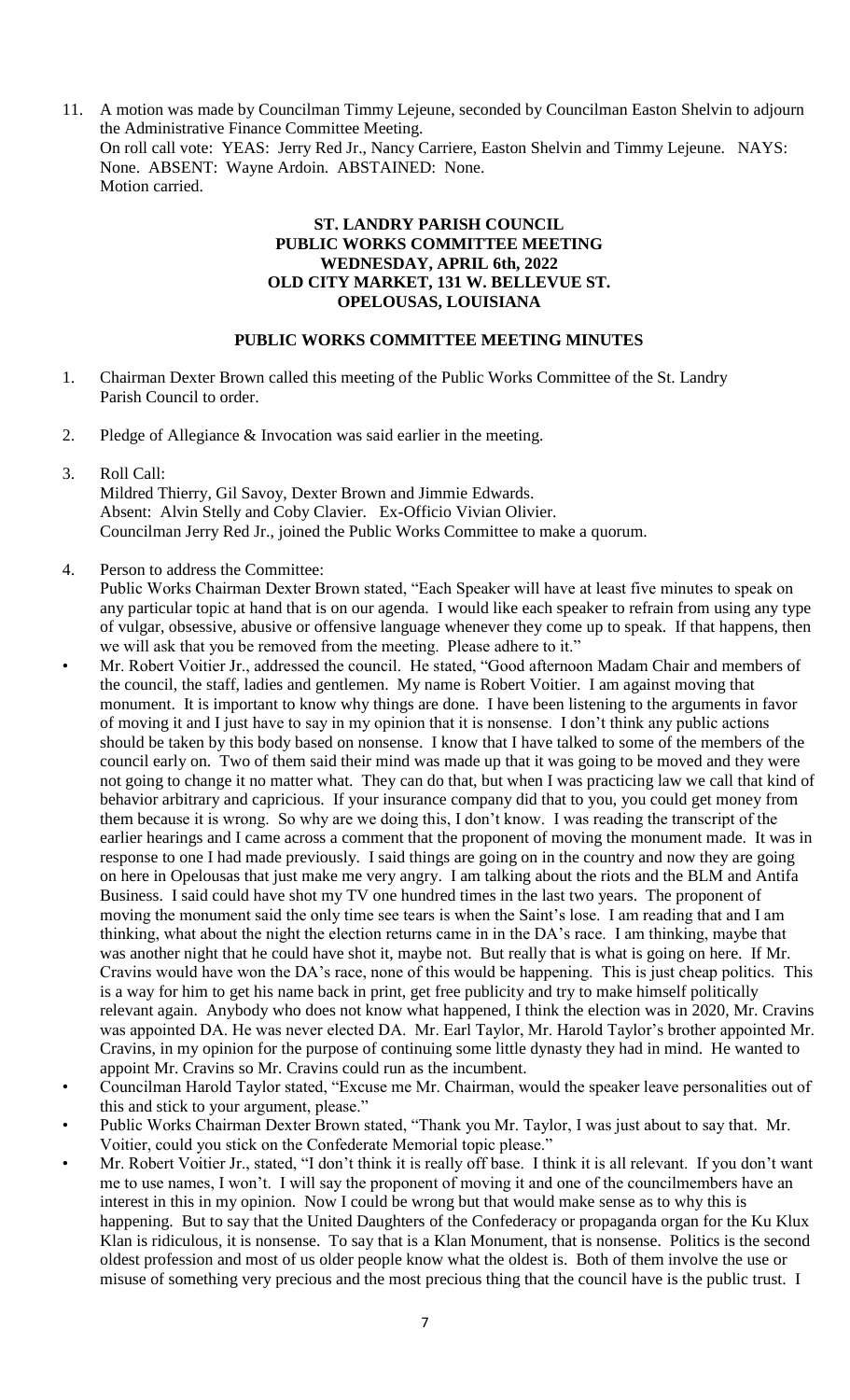think if they vote to move that monument, they have violated the public trust and that is just my opinion. When you do that, you can never get it back. So I am asking all the members of the council, don't decide on nonsense; decide on the truth. That is all I have to say. Thank you."

Ms. Delita Rubin-Broussard addressed the council. She stated, "Good evening, I am Delita Rubin-Broussard. First I want to say thank you all, the council, for electing me for a second term on the St. Landry Parish Tourism Commission. I am here to give my opinion on why this monument should be removed and placed elsewhere. Some say it represents history, whose history? My grandfather fought in World War I, that is history and I am proud of that, but this monument does not represent our entire history nor does it represent our present and we are asking for your support that it be removed from this location that causes many of our citizens unnecessary pain to have this monument that represents the confederacy desire to continue to enslave African Americans at a place where so many of them did not receive Justice. It is unfair and insensitive. In closing, we as Citizens are not asking that it be destroyed but removed where history belongs. Thank you."

• Mr. Marvin Richard addressed the council. He stated, "Good after noon, this is my little peace. History, we understand where history was, we are talking about today. What I want you all to understand is, we are in a different time and in a different place. I believe that we understand that that was history and we know what it was about. I hate to go back and say black and white but at the end of the day, we need to continue to build St. Landry as great as St. Landry can be. When we are talking about dividing by keeping something that is here that was not right in the first place. We are talking in 2022 to leave it there or keep it in St. Landry Parish or in Opelousas. It is not fair to the people that understand that that is not the right history. I am blessed to be among people that understand, white people, black people. I am glad to be among people that really understand that we have to fight to continue to build this community as great as this community is. I am blessed to be in front of you guys because I know you guys will make the right decision. I am hoping this decision will be to move this monument, send it somewhere away from here and let's continue to love on one another. This is what it's all about, let's love each other because coming before you all to say that I want to keep it here, you don't have a fight because today in 2022, we are loving one another, right? That was not put there for love. That was not put there for people to look at each other and say, let's not look at race. In today times, we need to do better. So you guys up there, it is up to you guys to do what you all have to do. I will tell you all, I am a City Councilman, if that was in the front of the council and I have a couple of my colleagues here, I am going to tell you what it would be, it would be gone. God Bless you all, thank you for having me."

• Ms. Bambi Polotzola addressed the council. She stated, "Good evening, my name is Bambi Polotzola and I am a lifelong resident of St. Landry Parish. I have attended the past two meetings which the monument have been discussed. I have heard testimony from people who share great pride in the longevity of their families living here in St. Landry Parish. I am not sure if any of my ancestors fought in the Civil War but I am sure of is that I have benefitted from the color of my skin and the privilege that it is affording me. That monument was put up by women who looked like me. I am speaking here tonight because the burden of correcting this wrong should not be on the shoulders of the people who continue to face discrimination today. Some people say, why bring it up now, when did this become an issue? I have taught about that monument at least once a month over the past several years. I have said too many people that we need to do something about it, but I did nothing and for that I was wrong. That monument is not just about what it was meant to do all those years ago, it is about the oppression that black people have faced for centuries. I taught at a local public school about 15 years ago, not very far away from here. I was discussing with an Aid in my class who is my right hand, she was about 20 years older than me. We were talking about how good the fried chicken salad is at the Palace. It was a great conversation about food. She shared with me that when she was younger she had to get food at the back of the Palace. She was not angry, she was not sad, she just told me about her experience, but I was mad. How could they treat this person who I loved so much like that? You see my privilege had shielded me from those experiences but it was the reality that she lived. You look around this room, there are many people here who look like her, who had to be served at the back of the restaurant. That is what that monument symbolizes. Some may say that is the past, let's move on. It is a symbol of centuries of oppression and discrimination that still exist today. For some of us here in the privilege of our skin, we have not even had to think about it, but now you do. You need to move that monument but you need to do even more, you need to internalize what this means. Thank you." • Mr. Don Leger addressed the council. He stated, "Mr. President and member of the committee, thank you for an opportunity to speak. I will be brief because I have expressed my taught at an earlier meeting. I just would like to correct a misconception, I think it is an historical fact. We have had eloquent attorneys tell you, we don't know who owns it and they confused the issue and another eloquent attorney argue and I am not skilled qualified attorney and I don't have the eloquence that they have. But I do have a few facts. If that monument was not placed there to oppress black voters, then why is it that it was not until 1948 that a black man was allowed to register to vote in modern times I am talking about? The people that said it never was an offense, it maybe never was an offense to them. That monument out there and what it symbolizes is way more than my little opinion. It symbolizes part of who we are and what stand far. I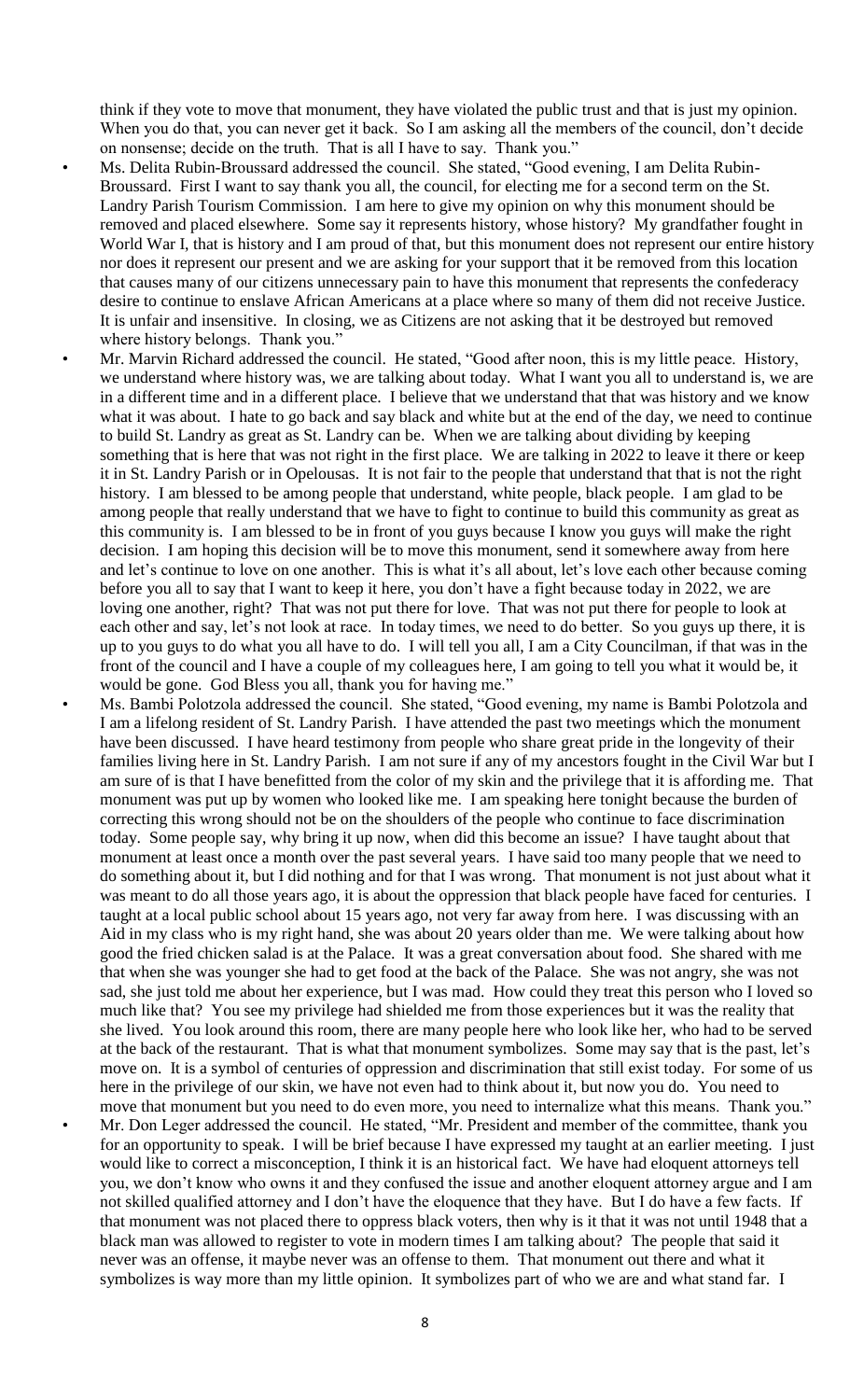have been asked to reconsider what I have said earlier to the council and I have reconsidered. I was mistaken when I suggested we take it out and move it out by the Yambilee Grounds or something like that, but that is still on parish property. That monument should not be on Parish Property. I don't think that our city mayor and council would welcome putting it anywhere in town, you would have to ask them if you think that they would give you a certificate of appropriateness to move it in the historic district. It has to get a certificate of necessity. I am sorry about what all happened in the past but let's move forward but get this symbol out of here. Thank you."

• Mr. James Bellard addressed the council. He stated, "Good afternoon council, audience, good evening. I am James Bellard. I am here on behalf of my ancestors. A couple of years ago I was involved in an incident where I was wrongfully accused and arrested. My freedom was robbed from me for approximately two hours. On my way here I taught about some people that was never afforded the opportunity for one minute of freedom in their lives. Do you know freedom is a major word? Those two hours that my freedom was robbed from me, every minute felt like one year. I sat there with two young men that I knew were poverty stricken men. They said, 'I did not do nothing and I am here'. I told those two men I will come back and help you all. I woke up last week and I said that I have lied to those men. I got out and I did not go back and help them, but tonight I will make that true, I will help them. But I want to say to you as an African American Business Man in this community, I have faced the ugly scars of racism, hate and evil. I have bared the scars, they are small compared to what my ancestors had to endure. When a child was born from the womb of a woman that never taste freedom a day in their lives, they came onto this earth a slave, and they die a slave. One of those names on that monument had a history of being severely hurtful to his slaves, severely. He was a master in punishment, he was a master in punishment. Today we stand here today and say there is nothing wrong with this monument, if there is a human being with a heart in his body that can look back on the history of what that monument stood far and can say in their heart today that there is nothing wrong with monument. If I happen to leave this earth and we both meet in the same place, I have messed up over here because I know darn well I am not in the right place. There is no way you can defend evil. You can't defend evil. We are here on earth, we are the authors, we are the publishers and we are the movie directors of our lives. We are in control of our today and tomorrow. Those people, my ancestors never had the right to say what time they are going to wake up, what time they are going to knock off and what time they are going to go to bed. When the baby falls from the womb of the mommy and she don't even have the right to give it milk. That is cruel and inhumane. When we can stand and reward people, that is a reward ceremony when put that monument. You are giving them the plaque and saying a job well done. That is not a monument that is a plaque. When they put their name on something that is a plaque. We call it a monument. It is a plaque because we are regarding them for their evil acts. We are in 2022 and we still defending wrong history. We were told in first grade that Christopher Columbus discovered America, biggest lie I have ever known to man. He killed one million Indians trying to own the land. When are we going to start telling the truth about the real truth about this monument? The only problem with this monument is that it has been here 30-40 years to long. Thank you all for listening."

- Ms. Lena Charles yield to address the council.
- Public Works Chairman Dexter Brown stated, "The next speak is Mr. Charles Cravins. Mr. Cravins before you start speaking, I would like to apologize to you for not speaking up sooner to the person that was making direct comments to you. I want to publically apologize to you. I am sorry."
- Mr. Charles Cravins addressed the council. He stated, "Mr. Brown, don't you worry yourself about that. I'd remember that. I am so proud of all of the folks who have come here and stood here tonight and talked about removing that monument. They make me proud of my participation in this because what I have noticed is that the side of the argument that wants to move the monument is not a monolithic group, they don't all look alike and they don't all have the same background. It is a cross section of our parish. When I first came here I told you all that I was coming here in the spirit of love. As Councilman Richard said, it might be hard for some of you all to understand what we are doing, we are doing in a spirit of love. You cannot have a friend, listen to me now, you cannot have friend, not a real friend if your friend is not your equal. You can love them, you can take care of them, you can feed them but that is a pet, that is a pet and that is not a friend. In order for us to be friends we have to be equal and that statue is a monument to inequality. Mr. Voitier is actually a very nice person to talk to. He and I have spent about one hour on the phone. We had great conversation. During that conversation I said the problem that we have here is that you know your history and I know your history but you don't know my history. This parish have a long history that is not the ugly history of people hurting each other. That monument is a monument to slavery and a monument to keep people from voting. My first ancestors came here in 1764. 1764, the man was Gregoire Guillory, the woman was Marguerite Guillory. I have a case right here in case anybody, cause sometime when I say things here, people think that I may not have facts to back them up, but this is from the Louisiana Bar Journal. This is a recount from the August 1983 addition of the Louisiana Bar Journal. It recounts the case of Marguerite Guillory when she won her freedom in the Louisiana Courts in 1782. What other state in the United States, what other territory in the United States would have granted a slave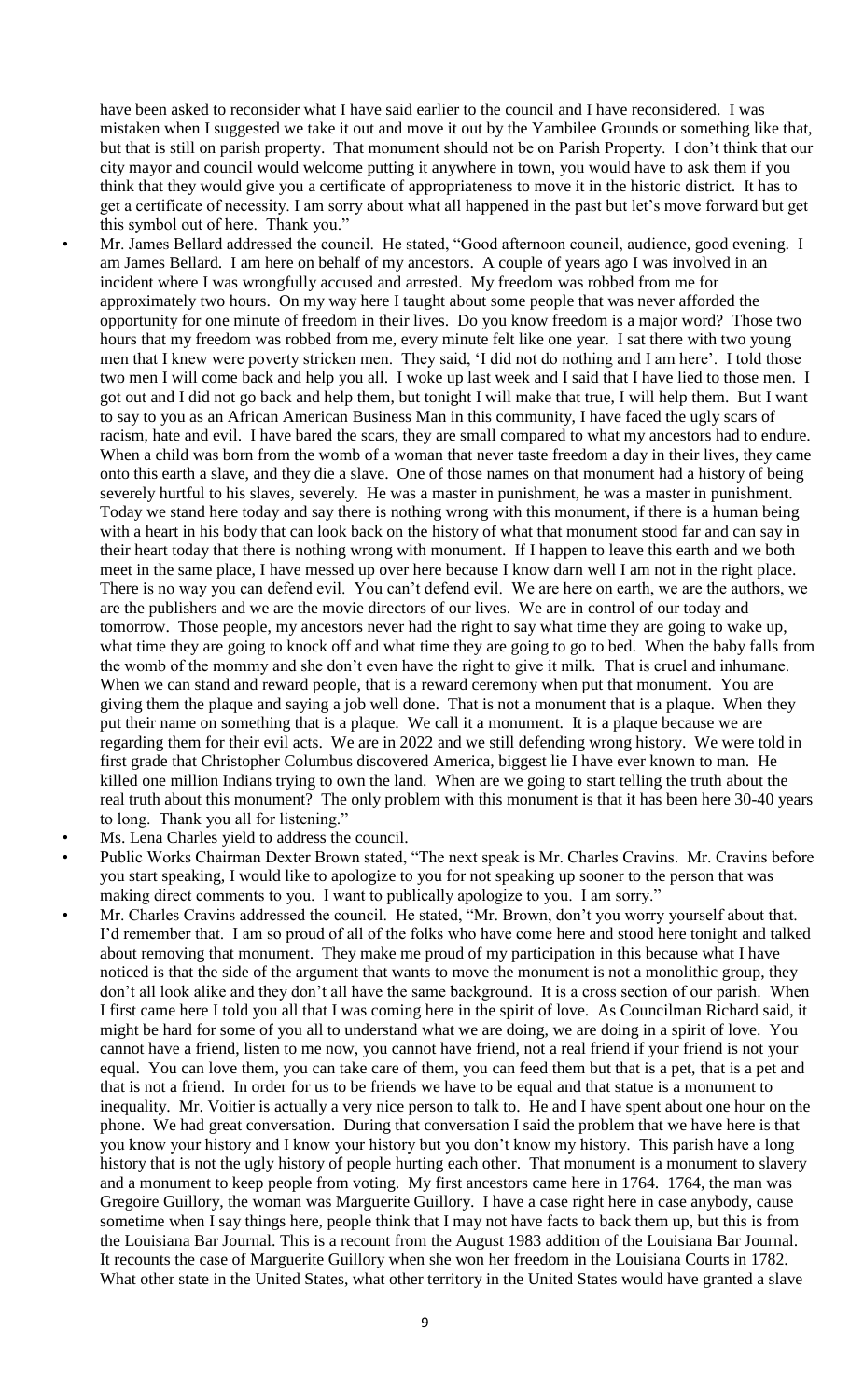her freedom in court in 1782? In 1859, hundreds of African Americans were forced to leave this parish because of the oppression that they were just starting to face at that time. They went to Haiti and then they came back. 1865 the Civil War was over and in 1866 this Police Jury passed the Black Code which prohibited any freed black person from owning property from even being in this parish unless they were sponsored by a white person, they could not own a house, they could rent a house. This parish council did that. In 1868, two hundred people were killed in this parish to keep them from voting for a Republican. Between 1868 and 1948 there was not an African American Registered Voter in this parish. Eighty years until Richard Milspar had to register as a Republican because his vote would not count until he registered as a Republican so they let him register. So we cannot say that that monument is not a symbol of oppression but what we can say is that my ancestors, black and white fought arm in arm in Bramblett against the Confederacy. That is what this parish ought to be proud of. I don't want another monument Mr. Voitier offered me that, I don't want that. That monument needs to be off of our common property. Thank you all so much."

• Councilwoman Mildred Thierry stated, "I did not speak up last time but I feel compelled to speak. From the first time this statue was mentioned up to last week, I received over fifteen calls. Of the fifteen calls, the majority of them were in favor and felt that it was the right thing to do. But there is one particular person who made a statement that left my spirit troubled and I feel that I need to put it out there. The statement was made that the council only wants to have that removed because of Mr. Cravins. I told that person, let me tell you how this is done. I said that we are thirteen councilmembers, we are elected to represent the people in our district. When it is an issue, the thirteen councilmembers have to come together and make a decision by a vote. We vote base on what we think is the right thing to do in the sight of God first. What is the right thing to do on behalf of the people that we represent? To make a statement like saying it is nonsense to some, it maybe nonsense, but to others it is a nonsense, we have a difference of opinion. So just know this, whatever way this council should decide to vote, it is because we believe that it is the right thing to do in the sight of God and in the sight of the Constituents that we represent. Thank you and may God Bless each and every one of you here tonight."

5. Public Works Report:

Parish President Jessie Bellard stated, "The Public Works Report is kind of simple like we always do. We are digging ditches thru-out the parish. Come June 1st, 2022 we will have another phase of this ARA money and we will start digging a lot more ditches in our parish. We are looking at different roads in our parish to do some overlay projects. William Jarrell is looking at that and he is giving us a cost estimate in the near future. That is all I have."

A motion was made by Councilwoman Mildred Thierry, seconded by Councilman Jimmie Edwards to accept the Public Works Report.

On roll call vote: YEAS: Jerry Red Jr., Mildred Thierry, Gil Savoy and Jimmie Edwards. NAYS: None. ABSENT: Alvin Stelly and Coby Clavier. ABSTAINED: None. Motion carried.

6. Update on the Confederate Monument:

Parish President Jessie Bellard stated, "Getting a price to move it, I am waiting on a price for that to come in at any time now. They came and look at it last week sometimes. They will give me a price to move it. The only place that would take the monument is going to be Camp Moore which is by Kentwood. We have to write a letter to them. Their board will meet on May 22, 2022 to accept the monument. The cost is completely on us to remove it, transport it and set it back up in its place over there. I have not had anyone come to me with any kind of recommendations other than that. We had one private citizen that is trying to get it to Washington, I talked to the mayor in Washington and I don't think it is going to get to Washington but they are in the process of trying to get it there also. That is all I have."

Councilman Jerry Red Jr., stated, "Our Legal Counsel drew up a Resolution and the Resolution reads: 'BE IT RESOLVED, by the St. Landry Parish Council that the Confederate monument in the Northeast corner of the St. Landry Parish District Courthouse square, which was erected and dedicated on February 22, 1920, by the Louisiana Division U.D.C. and the Gordon Chapter of U.D.C., shall be removed from the St. Landry Parish District Courthouse square.

BE IT FURTHER RESOLVED, by the St. Landry Parish Council that St. Landry Parish President Jessie Bellard is hereby authorized to proceed with the removal of the Confederate monument from the Northeast corner of the St. Landry Parish District Courthouse square.'

Now this is the Resolution that was drawn up by our Legal Counsel. If we are in favor of it, we can make a motion and pass this resolution. As Mr. Bellard just said, we would have to wait until May 22, 2022."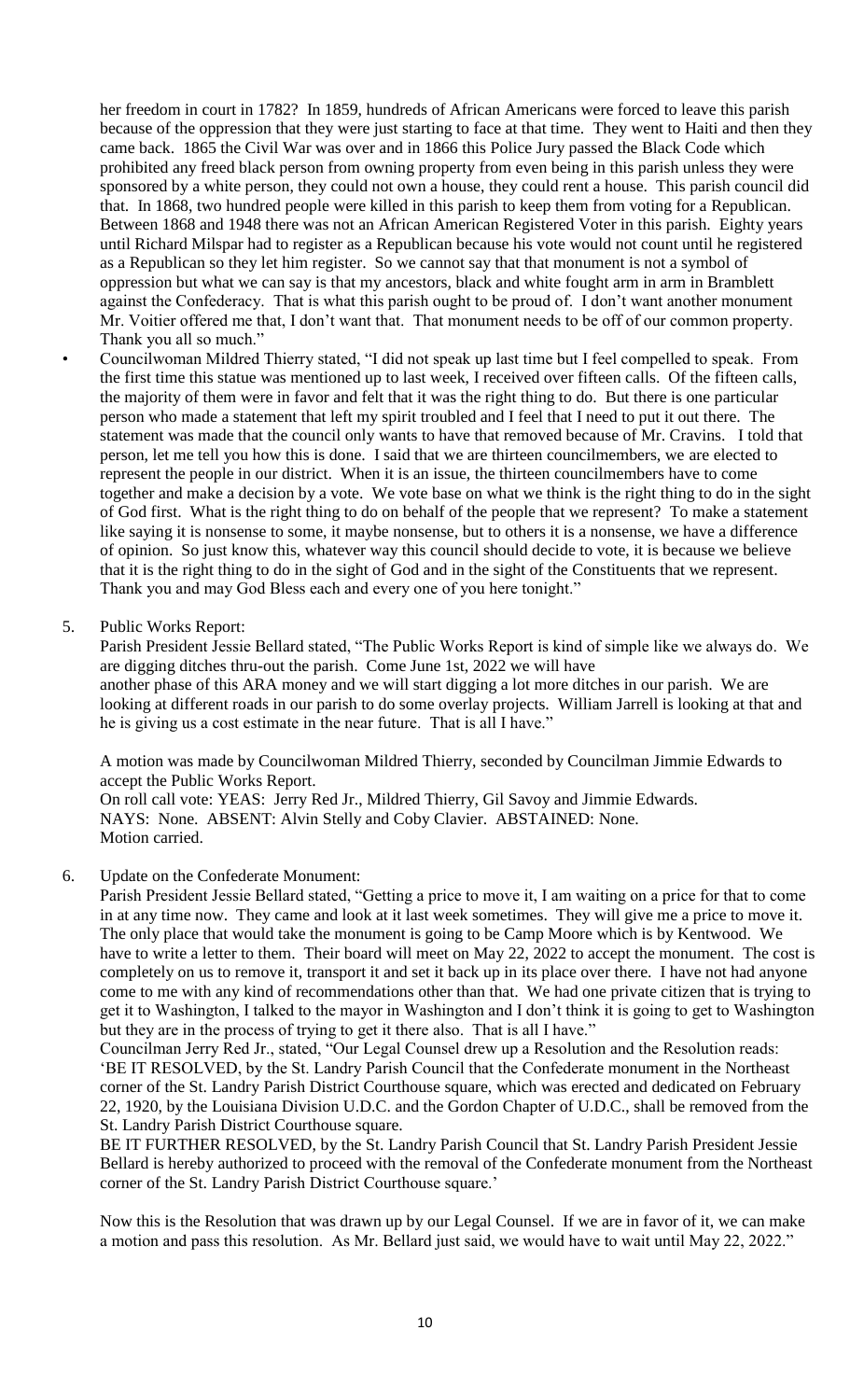Parish President Jessie Bellard stated, "May 22 is when Camp Moore is going to have their meeting of their board to accept the monument."

Councilman Jerry Red Jr., stated, "So we can still take action as far as saying we are going to have the monument removed off of Courthouse Square, but it won't be removed until after we have a verdict from Camp Moore. If you all are in favor of that we can make a motion. Whatever you decide that we want to do, if we want it removed and wait until the 22nd after we find out, then we can go with that. If you all have something different, we can draw up that resolution. Now I am completed."

Councilwoman Nancy Carriere stated, "It has been brought to my attention that someone is prepared to take it now instead of waiting on a meeting. Would you like to stand up, he said he would take it."

A gentleman from the audience spoke. He was not near the microphone therefore his statement cannot be transcribed.

Public Works Chairman Dexter Brown stated, "We have some legalities that we have to take care of. Thanks for the offer, we will take it into consideration. Thank you."

Legal Counsel Garett Duplechain stated, "Each time we have a full council meeting we have an opportunity for a full council to vote to pass the resolution. That is like two weeks from now, do you all want to pass it to that."

Parish President Jessie Bellard stated, "The question is, can we give it to Mr. Bellard, I think that is the question."

Legal Counsel Garett Duplechain stated, "You mean donate or sell it?"

Parish President Jessie Bellard stated, "Donate it."

Councilwoman Nancy Carriere stated, "At no expense to the Parish."

Legal Counsel Garett Duplechain stated, "You can donate the monument for a public purpose as authorized by Louisiana Constitution Article 7 Section 14C. It can be donated for a public purpose or it can be sold according to Louisiana Revised Statue Title 33 Section 4711, it can be sold. Don't think we are looking at selling it, but it can be donated for a public purpose according to the Constitution of Louisiana."

Public Works Chairman Dexter Brown stated, "Mr. Duplechain, not to get into a legal battle with this, if we are going to do something, if we would like to put it up, if we would vote to put it up for a bid, like we do our bidding process, because we just can't give it to anybody because, if we would give it to one person, then the next person would say, I want it as well."

Legal Counsel Garett Duplechain stated, "That is correct, it can be donated for a public purpose. The council may decide that the council does not want to sell it but it can be donated for a public purpose which is a museum."

Councilman Timmy Lejeune stated, "I am not sure what is going on at this moment right now but what I understand is we are discussing if the monument is going to be removed. I think in the last meeting we spoke about moving the monument but it was about giving the people from the Confederate side an opportunity to get it removed and have it located where ever they felt it needed to go, as long as it got out of here. I don't know why we are thinking that it is not being moved because it is going to be removed. I think that was already understood in the last meeting. In the last meeting it was to make sure we could get Mr. Bellard with that group of people and they were going to move it"

Councilwoman Nancy Carriere stated, "You remember in the last meeting, I taught it was to find a place. So we don't have a place, yet."

Councilman Timmy Lejeune stated, "Mr. Bellard, what is the status from the other side? If they have not come, they have until the full council to get here and make a decision on that."

Parish President Jessie Bellard stated, "Right, they are trying to move it to Washington. Washington Louisiana.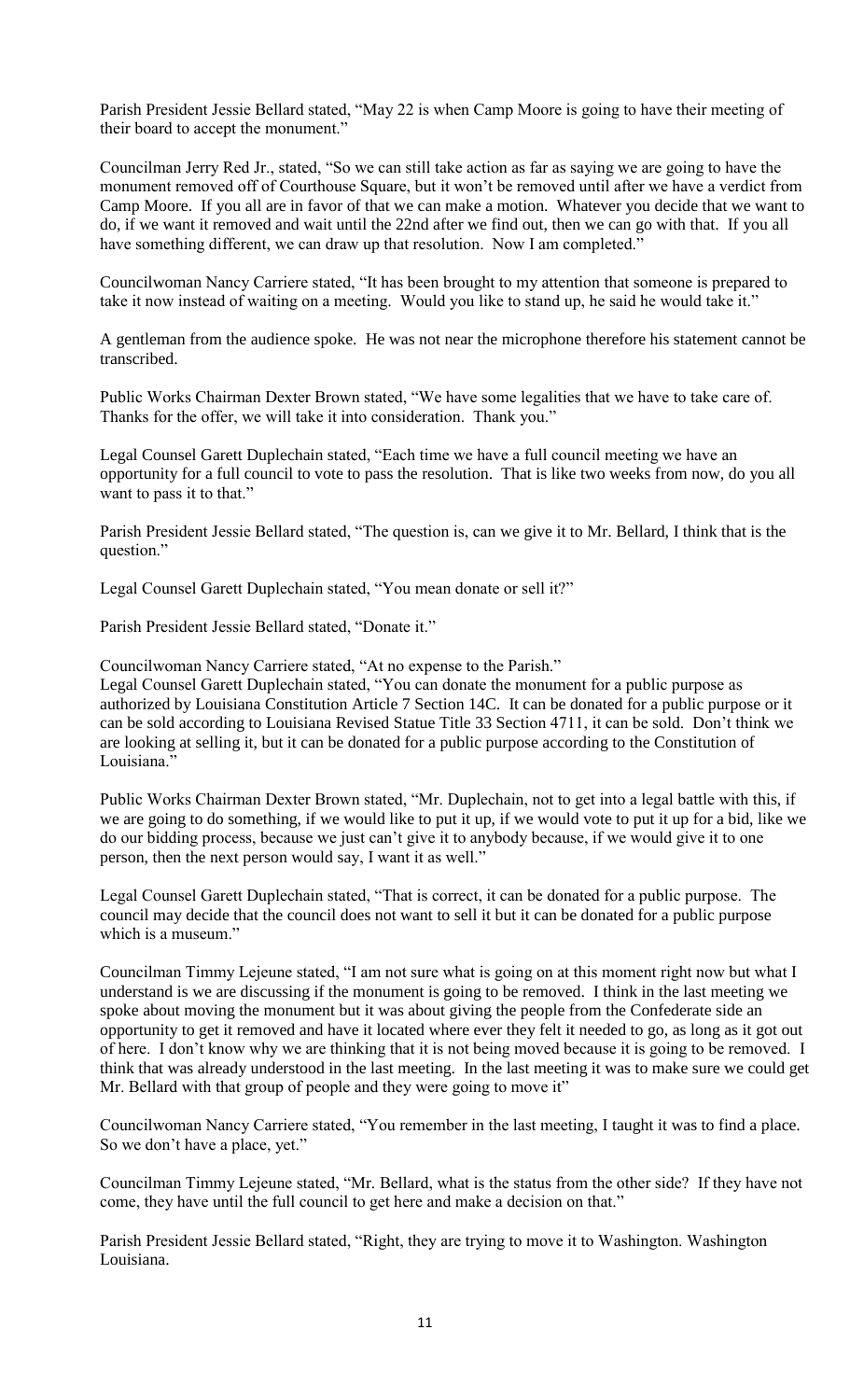Councilman Timmy Lejeune stated, "In case that fail, then actions will have to be taken further because it has to be removed."

Public Works Chairman Dexter Brown stated, "We have already passed the item on the agenda for persons to address the council. So at this time we are not allowing anybody to address the council on this matter. If you all would like to get in contact with Mr. Bellard, you can get a card from him but right now, we are not going to let anybody address anything else regarding the monument. Mr. Voitier, you as well, get a card from Mr. Bellard. We have surpassed that item on the agenda."

Councilman Easton Shelvin stated, "At this particular point my question to the President is, can we have the monument removed immediately and placed in storage or something until they find a place for it?"

Parish President Jessie Bellard stated, "We could, but the problem is, it will come with a cost. I am trying not to spend the money twice. That is my only problem."

Councilman Easton Shelvin stated, "We won't spend it twice if we remove it. If the Confederate Daughters come for it then they will pay for that, right?"

Parish President Jessie Bellard stated, "So you all are saying, remove it and then whoever wants it at that point, it will be up to them."

Councilman Easton Shelvin stated, "Yes, let's remove it now."

Parish President Jessie Bellard stated, "Okay, I am good with it. I don't want to spend…..it is estimated about \$15,000.00."

Councilman Easton Shelvin stated, "We have somebody that is willing to pay the money."

Parish President Jessie Bellard stated, "I don't want to spend it twice. That is the only thing that I am asking."

Councilman Easton Shelvin stated, "Maybe he can donate the money another way so we won't spend it twice."

Councilman Jerry Red Jr., stated, "I know you mentioned about the cost being paid twice. That is why I said, if we take this Resolution that was read earlier, and we take that into effect, but it won't be moved off the ground until after the 22nd when you find out."

Parish President Jessie Bellard stated, "I will get with the Confederate Daughters and the Sons of the Confederacy tomorrow and let them know the update on it. Either they will move on it or not. Like Mr. Lejeune stated, they have until the full council meeting to come to you all. I will call them tomorrow and see what their answer is. I have not heard anything since last week, they were trying to get it to the town of Washington."

Councilman Jerry Red Jr., stated, "We have three things before this committee right now. If we want to take action on this resolution, do we want Mr. Bellard to take it but we still do not know what he is going to do with the monument. I am trying to find out. If the man is going to take the monument, or if this council vote to let him take the monument and then, I am not sure of what is his intentions, but I would like to know what ever we are going to vote on. So that is why I am trying to find out if we adopt this resolution and after the 22nd you will know what way to go. But they want it to be removed immediately."

Public Works Chairman Dexter Brown stated, "Let go with your motion, do I have second on Mr. Red's motion regarding the resolution?"

Councilman Jerry Red Jr., stated, "My motion is just to have….I am not making a motion to remove it immediately. I am going to tell you that right now. My motion is to read this, have it done as read. After the 22nd of May, when you find out if they are going to take the monument, then we will remove it from there then. But if you all want to have it removed immediately, you come up with your own motion. This is my motion."

A motion was made by Councilman Jerry Red Jr., seconded by Councilwoman Mildred Thierry to forward to Regular Meeting held on Wednesday, April 20th, 2022 to adopt Resolution No. 006-2022. A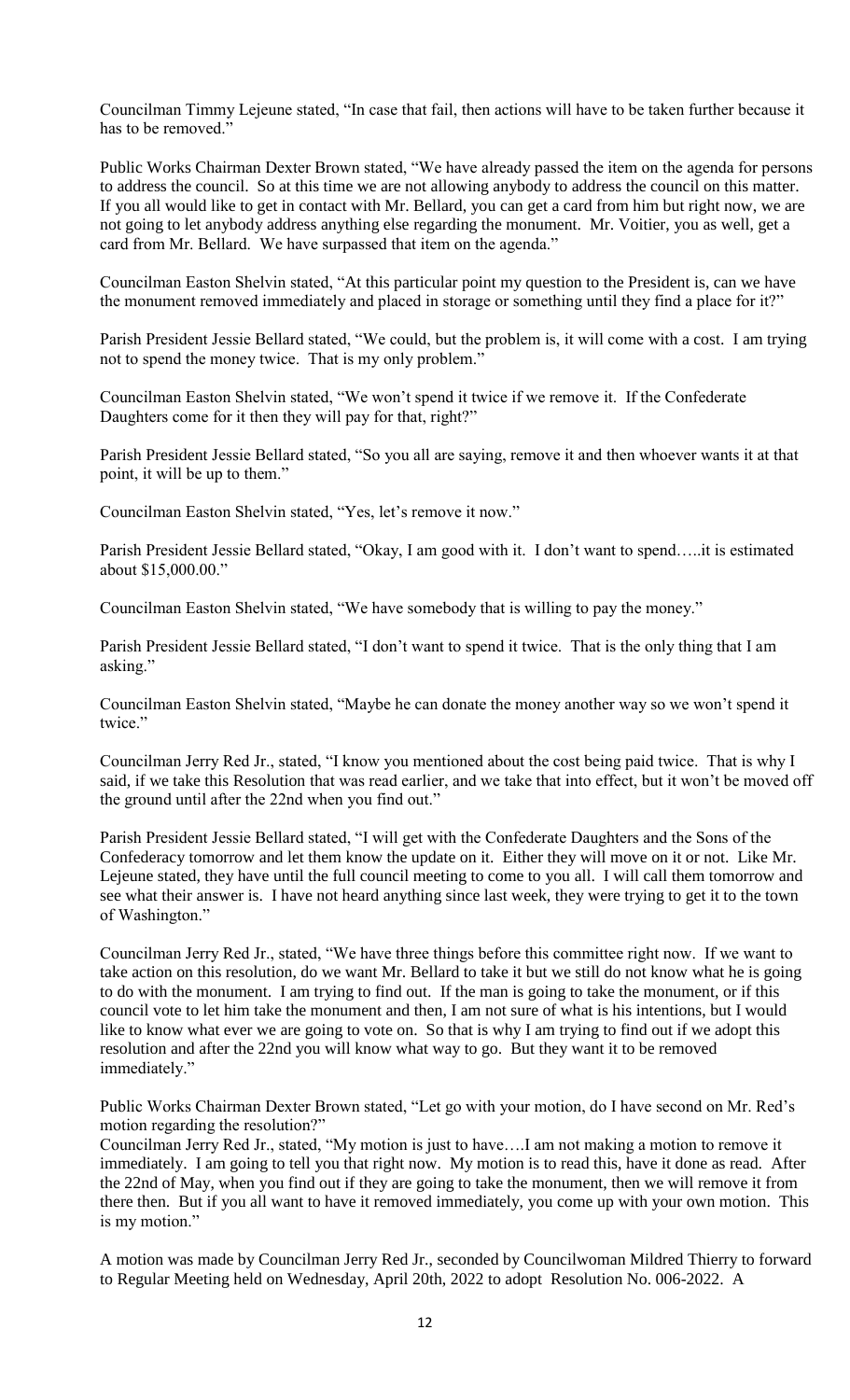Resolution to authorize the Parish President Jessie Bellard to proceed with the removal of the Confederate Monument from the Northeast Corner of the St. Landry Parish District Courthouse Square. On roll call vote: YEAS: Jerry Red Jr., Mildred Thierry and Jimmie Edwards. NAYS: Gil Savoy. ABSENT: Alvin Stelly and Coby Clavier. ABSTAINED: None. Motion forwarded.

7. Authorize the Parish President Jessie Bellard to send a letter to the City of Opelousas in reference to de-annexation of the St. Landry Parish Airport. Parish President Jessie Bellard stated, "Parish Government owns the Airport, all the property around it, everything is included. It is also annexed into the city. Every time we have an issue out there they have to go to the city to do their stuff when it comes to the Hangers. I have to get involved with the Fire Marshall's Office because the Airport is considered to be Commercial Property. It is not Commercial Property, it is zoned for Commercial with the city but it is not, not for what we use it for. So what I would like to do is De-Annex it from the city of Opelousas and let the Parish run it like it supposed to be ran. When somebody comes to do any work at the Airport, they come to our office to get their permits and their inspections and not run it as a Commercial piece of property."

Councilman Harold Taylor stated, "I know about de-annexation. I am not sure about the Parish De-Annexing of the city, the city could de-annex us. Legal, how does this work?"

Legal Counsel Garett Duplechain stated, "Right now the Airport is inside of the City municipality. If it were to reverse that, then the city attorney, Travis Broussard and I would have to get together on that."

Councilman Harold Taylor questioned, "Do you have the statue that allow us to do that?"

Parish President Jessie Bellard stated, "Mr. Taylor, I hired another attorney to represent me on this matter right here only for the purpose of gathering information for the annexation of property that we have in the parish, like Love's Truck Stop and also the de-annexation of this airport. I want to make sure that the information that we gather is independent of any sources in the parish."

Councilman Harold Taylor stated, "I got that but my question is, do you have a legal opinion on that so we can move forward on it, or should we wait until we see it in writing because you know sometimes we say things and it is not what it is."

Parish President Jessie Bellard stated, "I will have that for you all at the full council meeting. It will be in writing from the attorney that is going to be giving it to Mr. Duplechain."

Councilman Harold Taylor stated, "Is the city agreeing to do this?"

Parish President Jessie Bellard stated, "I don't know, I did not even ask him."

Councilman Harold Taylor stated, "Maybe we order get a little input from the city before we get to involved and spend a lot of money on legal work. They might say no, we will not do that."

Parish President Jessie Bellard stated, "That is why the legal attorney that we hired is going to give us our option."

Councilman Harold Taylor stated, "You know we had the same issue with the hospital down in Arnaudville and it cost us \$170,000.00 in legal fees."

Parish President Jessie Bellard stated, "That is a different situation because that was owned by a board and it eventually came by the parish government. I did not think that was right either. Here is our problem, every day we fight a battle. Our airport is growing in the right direction. Whenever people come to my office to start the negotiation with hangers, the first thing they have to do is go to City Hall and deal with the City Hall. Sometimes they have issues, I do call the Mayor and he does address them. I just want to make it easier for me and for our people at the airport that everything is handled on the parish level."

Councilman Harold Taylor stated, "I got that, but I have never heard of a parish de-annexing from city property. I am sorry, I have only been in municipal government for 33 years so I should know a little bit, but I don't know if that is going to happen, I have never heard of that. I think we need to wait on that until we get all the information before we take any action. Thank you."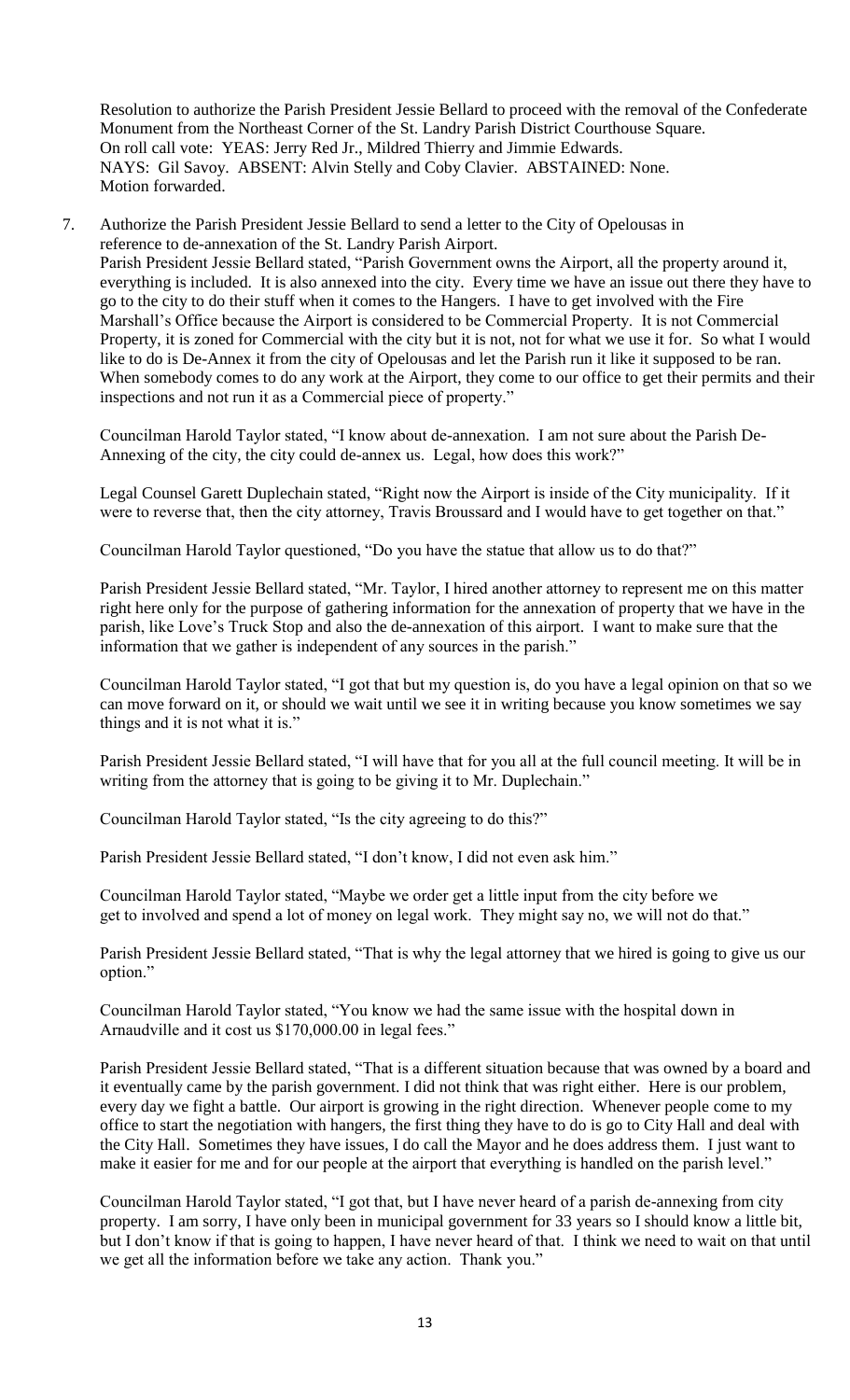Councilman Jerry Red Jr. stated, "What are we trying to do here?"

Parish President Jessie Bellard stated, "We want to take the Airport Property out of the City of Opelousas and leave it into the Parish of St. Landry."

Councilman Jerry Red Jr., stated, "So it is in the City Limits right now?"

Parish President Jessie Bellard stated, "That is correct."

Councilman Jerry Red Jr., stated, "Have this ever been done before?"

Parish President Jessie Bellard started, I am not quite sure. I am not too concerned about what everybody else is doing. I am concerned about what we need to do in our parish that benefits our airport. I feel that this will be a better fit for our airport. That way we can provide a service to the people who want to come to our parish and build hangers in our parish. We do have some people who want to come to the airport and build hangers and they get here and they turn around and they go back to Lafayette. I need them to stop doing that and I need them to come over here and deal with our people in our office. It is not Commercial Property, it is not subject to the laws and the regulations of the Fire Marshall. When it comes to Commercial Property. When you look at the cost of what it is going to take to build a hanger under the Commercial Code verses the weekend flyers that we have at our airport, that burn the fuel and spend the money at our airport is totally different. Every time we have a hanger built at our airport, I have to get involved with the Fire Marshalls Office. It just needs to get to the point where they come and do business with the parish, it is a parish own piece of property.

Councilman Jerry Red Jr., stated, "So if we de-annex from the city, then it will become parish property?"

Parish President Jessie Bellard stated, "It is already Parish Property."

Councilman Jerry Red Jr., stated, "This is what is messing me around."

Parish President Jessie Bellard stated, "What happens right now is, everything is subject to city rules and city ordinances. It is not subject to our ordinances. It is subjected to the city ordinance and whatever their code is."

A motion was made by Councilman Jimmie Edwards, seconded by Councilwoman Mildred Thierry to forward to Regular Meeting held on Wednesday April 20th, 2022 to authorize the Parish President Jessie Bellard to send a letter to the City of Opelousas in reference to De-annexation of the St. Landry Parish Airport.

On roll call vote: YEAS: Mildred Thierry, Gil Savoy and Jimmie Edwards. NAYS: Jerry Red Jr. ABSENT: Alvin Stelly and Coby Clavier. ABSTAINED: None. Motion forwarded.

8. Discuss abandoning Garett Lane off of Wisdom Road. (Councilman Dexter Q. Brown). Public Works Chairman Dexter Brown stated, "I put this on the agenda. It is just a little stretch of land, no one lives down that lane. We have not service that lane since 2016. I would like to have a motion and a second to abandon Garett Lane."

Councilman Jerry Red Jr., stated, "Garett Lane use to have one house down that lane, is that correct?"

Public Works Chairman Dexter Brown stated, "Yes sir. The house is abandon. Ms. Mable Garett died about 8-10 years ago. I spoke with Ms. Precious, she said that we have not serviced that area since 2016. They only have two fields on both sides. It was just a lane to get to the house."

Parish President Jessie Bellard stated, "I don't know who owns the property down there. Are both sides of the road owned by the same people?"

Public Works Chairman Dexter Brown stated, "Yes, but they sold the land. Somebody else bought it, it is up for sale. We have not done anything to the property/the lane itself since 2016. So it is like six years that we have not done anything on it."

Councilman Jerry Red Jr., stated, "You still have to find out who owns the property to make sure that….."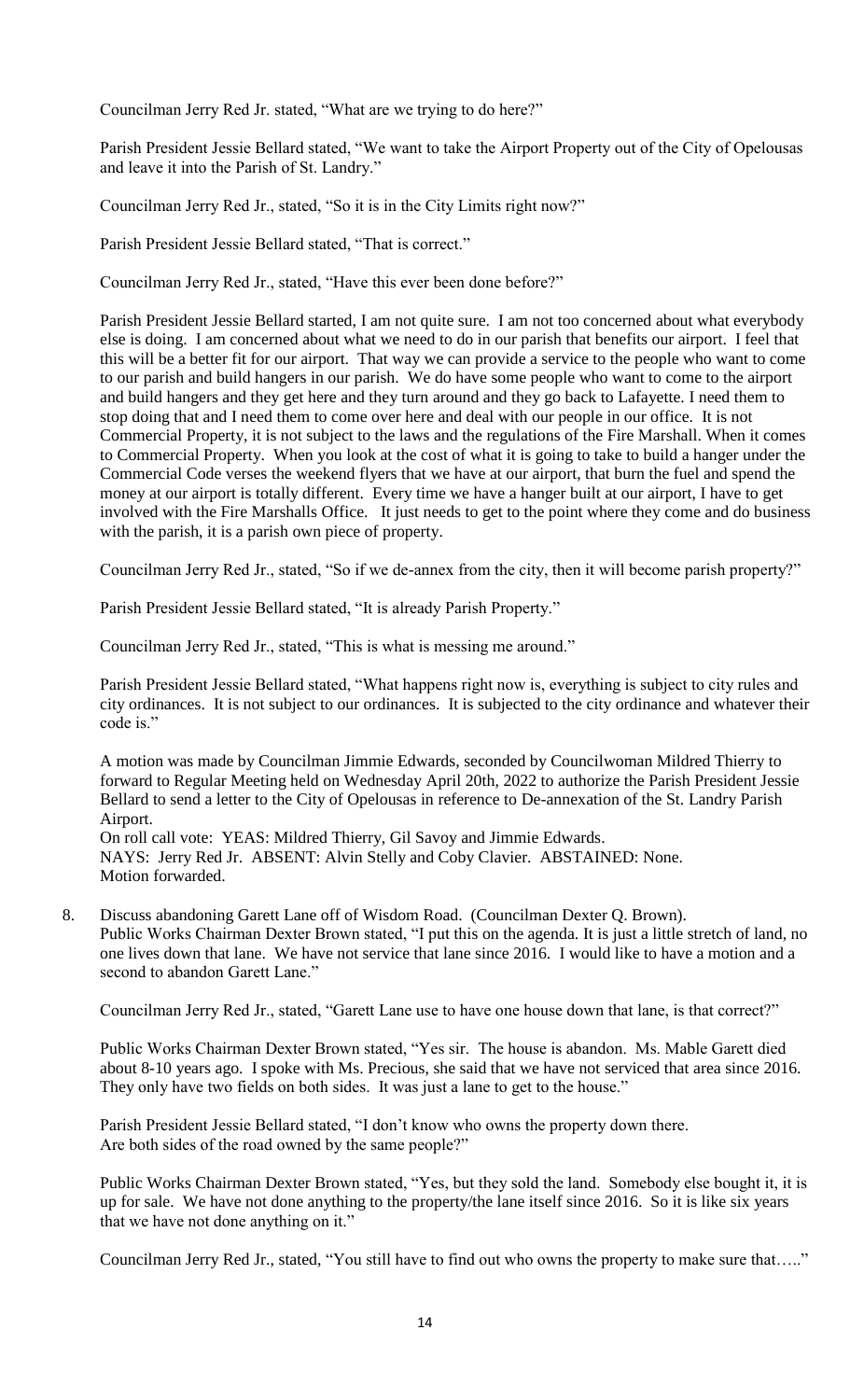Parish President Jessie Bellard stated, "I think they have to make that request to have that road taken out of the system. It has to go to somebody. Somebody has to own it. Usually what happens, it reverts back to the original land owners. I was not aware of that so I will look into it."

Councilman Harold Taylor stated, "I think Mr. Bellard is right on target. If there is one land owner on both sides of the road we are going to abandon, no problem. But is you have one person that owns one lot on a mile of road, you have to have their permission to do it. You can't shut a public road down because it has not been maintained since 2016. We have a lot of roads that have not been maintained since 2015. Maybe we need to do a little more research on this before we start taking action."

Public Works Chairman Dexter Brown stated, "We will Table this Resolution to abandon Garett Lane that is located off of Wisdom Road until further information is gathered.

Parish President Jessie Bellard stated, "I will look into it tomorrow."

Legal Counsel Garett Duplechain stated, "That land owner, the Tax Assessors Website will have their address for a letter to contact them."

- 9. Authorize the Council Clerk to advertise for one appointment for the remainder of a four year term to East St. Landry Consolidated Gravity Drainage District No. 1 that is set to expire on 11-18-2023. A motion was made by Councilman Jerry Red Jr., seconded by Councilman Jimmie Edwards to forward to Regular Meeting held on Wednesday April 20th, 2022 to authorize the Council Clerk to advertise for one appointment for the remainder of a four year term to East St. Landry Consolidated Gravity Drainage District No. 1 that is set to expire on 11-18-2023. On roll call vote: YEAS: Jerry Red Jr., Mildred Thierry, Gil Savoy and Jimmie Edwards. NAYS: None. ABSENT: Alvin Stelly and Coby Clavier. ABSTAINED: None. Motion forwarded.
- 10. Authorize the Council Clerk to advertise for one appointment to the Public Works Commission District Six for a four-year term. (06-16-2022 – 06-16-2026). A motion was made by Councilman Jimmie Edwards, seconded by Councilman Gil Savoy to forward to Regular Meeting held on Wednesday April 20, 2022 all applications received for one appointment to the Public Works Commission District Six for a four year term. (06-16-2022 – 06-16-2026). On roll call vote: YEAS: Jerry Red Jr., Mildred Thierry, Gil Savoy and Jimmie Edwards. NAYS: None. ABSENT: Alvin Stelly and Coby Clavier. ABSTAINED: None. Motion forwarded.
- 11. Discuss a Culvert Permit regarding the Fontenot Property on Boy Scout Road near Washington. (Councilman Harold Taylor). Councilman Harold Taylor stated, "Thank you Mr. Chairman, I think I worked Mr. Bellard on this and the attorney and there have been some confusion but we have it with our Parish Engineer now who will give us an update."

Parish President Jessie Bellard stated, "I think by Friday we will have an answer. There is an Engineer study done by Mr. Fontenot so our Engineer is looking at that Engineer's report to make sure that everything is going to be good. Our only purpose in this is the road that drains. Other than that, we don't have an issue."

Councilman Harold Taylor stated, "We can withdraw."

Public Works Chairman Dexter Brown stated, "Okay, we can withdraw Agenda item 11."

12. Discuss sending a letter to Representative Dustin Miller, Senator Gerald Boudreaux and Shawn Wilson (DOTD) asking for any help in expediting the overlay of reconstruction on LA HWY 178 from Shuteston 182 to HWY 182 in Sunset. (Councilman Wayne Ardoin).

Councilman Harold Taylor stated, "Mr. Ardoin, (who is absent from this meeting) asked me to speak on this. He wants to include Senator Bob Hensgens who represents that particular road."

Parish President Jessie Bellard stated, "I have an update on that. We have been in talks and it is happening next year, the first part of next year. That is the plan. It is happening next year. That was thru the Metropolitan Planning Commission, that money is coming in. They only go up to HWY 178. So it will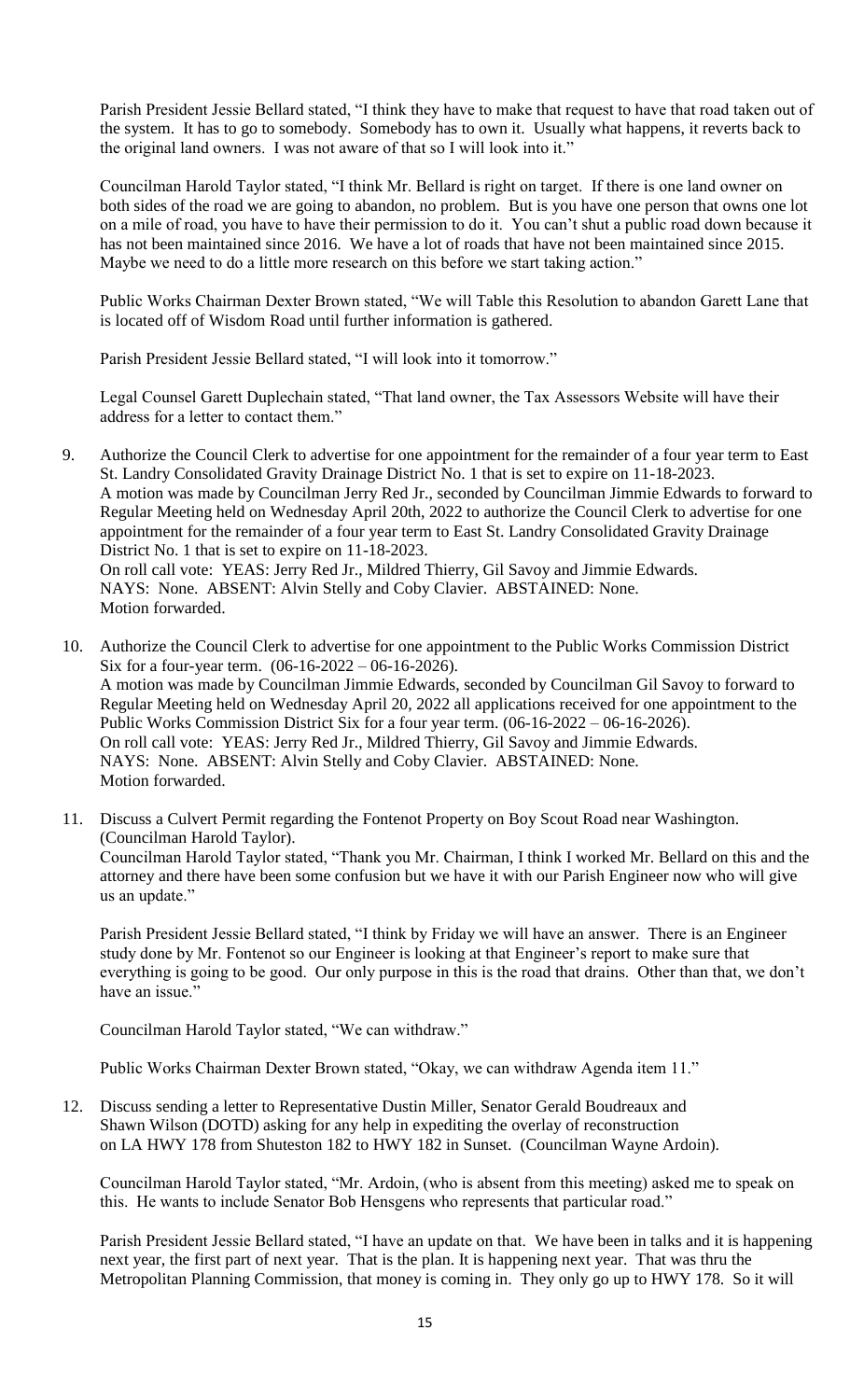start off at 178 and I made the request for it to go all the way to the end of the parish line. It is happening, you all can send a letter but we know that it is happening and we are in contact with the DOTD and they assured us. We have been going back and forth with paperwork."

Public Works Chairman Dexter Brown stated, "So we can pull Agenda Item #12?"

Parish President Jessie Bellard stated, "No, No, I am just saying, if you all want to send letters it will not hurt. I was just giving you all an update that it is happening."

A motion was made by Councilman Jerry Red Jr., seconded by Councilman Jimmie Edwards to forward to Regular Meeting held on Wednesday April 20th, 2022 to approve sending a letter to Representative Dustin Miller, Senator Gerald Boudreaux, Mr. Shawn Wilson of DOTD and Senator Bob Hensgens asking for any help in expediting the overlay of reconstruction of LA HWY 178 from Shuteston 182 to HWY 182 in Sunset.

On roll call vote: YEAS: Jerry Red Jr., Mildred Thierry, Gil Savoy and Jimmie Edwards. NAYS: None. ABSENT: Alvin Stelly and Coby Clavier. ABSTAINED: None. Motion forwarded.

- 13. Discuss parking at the Courthouse. (Councilman Wayne Ardoin). Councilman Harold Taylor stated, "Mr. Ardoin would like to pull this item. He will be getting with Mr. Bellard to discuss it with him when he gets back on his feet." No Action taken.
- 14. Discuss any other business properly brought before this committee.

Parish President Jessie Bellard stated, "Mr. Chairman, Mr. LeBouef is here. He just came in a little late. He had told me that he was coming. He just got here a little late so he is here if you all want to ask him any questions. He is just offering."

Councilman Timmy Lejeune stated, "I would like to ask a couple of questions to Mr. Bellard. Mr. Bellard, I spoke to you about lifting a road off of Guillory Road. Do you have an update on that, nothing yet?"

Parish President Jessie Bellard stated, "Not really, it is going to take nothing but money on that issue. We did put some material. We did lift that road to some degree but if we put too much material at one time and not packing it the process, it is just not going to worth anything. So the plans are is to keep on adding the wrap material as it become available and two or three inches at a time, packing it and building it up that way, if we put any dirt, it is not going to do any good."

Councilman Timmy Lejeune stated, "My next question I have for you is, the revenue that is supposed to be coming in for Bayou Mallet, do we know about when that is going to happen?"

Parish President Jessie Bellard stated, "I had a conversation with the Secretary of DEQ last week at the Capital. It is on track. He is going to follow up. It is approximately \$428,000.00 to do a cleaning from: I forgot the name of that road. up until the parish line. It is on track, it was approved last year. Like everything else, it takes about a year to come tuition, so that is what we are trying to do."

Councilman Timmy Lejeune questioned, "It should happen this summer, is that what you are thinking?

Parish President Jessie Bellard stated, "\$428,000.00 is what the estimated cost is to do the job. He assured me that that money was available for the project."

Councilman Timmy Lejeune stated, "At this time I rest."

Public Works Chairman Dexter Brown stated, "Does someone on the council have specific questions for Solid Waste and Mr. LeBouef?"

Mr. Richard LeBouef, Executive Director, of Solid Waste addressed the council. He stated,

"This is not my usual attire. My mother is 78 and she is being moved and the movers hit a gas line in the house. So my apologies on my attire."

Councilman Jerry Red Jr. questioned, "One of the questions I have Mr. LeBouef, I had a couple of constituents ask about the incoming people that will be taking the trash. They are wondering if they will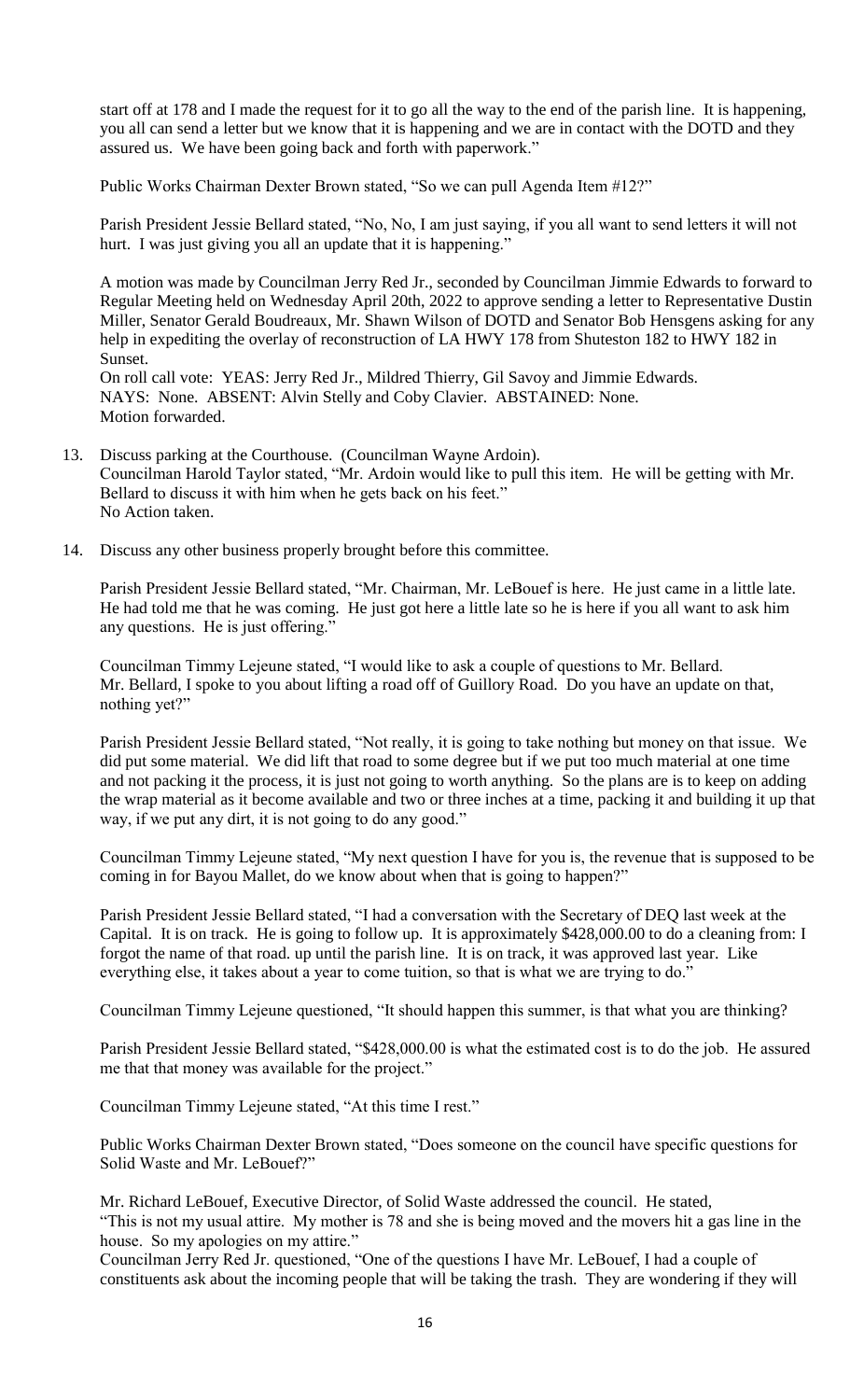be able to handle the job because they have never done this line of work before and can they handle the whole parish?"

Mr. Richard LeBouef stated, "They have done something similar to it. The revenue got a 13.5 million dollar line of credit. The checks and balances that we have contingencies in the contract now we have some traction. We have 20 validated misses in 30 days, we can find somebody else. We are not going to be under somebody else's gun like we have been for the last 14 years, it is not working. We taught we went out for an RFP and we did a public bid opening and the commission voted and we really generally feel with the resources we have been meeting with them every two weeks. We had a meeting this morning at 9:00 a.m. and we really feel with the resources in place we can do what we need to do and exceed the expectations."

Councilman Jerry Red Jr., stated, "My main reason is because we put four of the commissioners over there at Solid Waste. I am concerned about how did they vote on this because if they voted for this and we start having problems and the problem is not only going to line on us, but it will line on them also. I am concerned to make sure that whoever is going to be taking in the trash, they can handle the job picking up trash over this whole parish."

Mr. Richard LeBouef stated, "I agree with your concerns Mr. Jerry as well as anybody else. What we have got in place right now, again it is not working."

Councilman Jerry Reed Jr. stated, "I agree."

Mr. Richard LeBouef stated, "Anyway upward, I think would be some positive movement. I want you to know that myself and all the commissioners and Judge Doherty have taken putting a lot of time in this contract. We had nine solicitations, two people, no bid. I really feel like having in the city limits and the smaller areas in the parish, smaller subdivisions, smaller municipalities we are going to need some rear loaders. I think that will be a lot easier. You will see those guys running down your street and they will be picking up some of the lighter bulky stuff and they will be picking up some of the lighter vegetated stuff. We need to do a better job with the tax dollars that are afforded to us. Everything is going up, the price of Diesel, everything. We really feel that what we have done, where we are at, we stand on that decision."

Councilman Jerry Red Jr., stated, "I understand with this new contract it is going to be one pick up for everyone. What I am saying, with this new contract, it is going to go with this one pick up for the municipalities as well as the unincorporated. Is this correct?"

Mr. Richard LeBouef stated, "That is correct. April 18 we will start the parish wide house count. I-49 and 190 are going to be the Grid Patterns. We are going to have 14 trucks that will be accessible to where we only have 9 or 10 now. In this contract you will have 2 response vehicles. Two, one ton trucks pulling a trailer. If there is a problem somewhere, instead of taking a larger truck and diverting it, they will go ahead and take these one tons and they will be able to take care of an isolated incident without breaking away from the other ones. You also will have a smaller rear loader to get into some of these tricky issues. Mr. Bellard and I spoke about a road on Wichita Road, it was only 29 thousand pounds is what the rating of that bridge is. Every truck that passes that is way over that. This is something that we want to address. The collector that we have now does not have these resources, these guys will have that. The trucks will start arriving July 15 and should be completed delivery by August 3, all 14 trucks."

Councilman Jerry Red Jr., stated, "Well that answers my question, we just have to see the results."

Mr. Richard LeBouef stated, "Not a problem, I understand. The really good thing is, again I don't mean any disrespect to anyone, but the contract that is in place now was put in 2007. You have gone thru ISI, you have been thru Progressive and you have watched Waste Management leave. All of you have typically called me and have had problems. The beauty of that is we have somebody that we are going to do business with local. I want to talk to the guy that is in charge, I don't have to go four states away. I can drive 2.5 – 3 miles from the land field and talk to the guy and say hey, we have a problem. The next thing that is going to happen, if you have 20 misses, validated misses, and I have GPS, I will also have video footage. So if you call me and you tell me that I have a constituent that has an issue, I don't have to call anybody, I can log into that port and I can see when he put his trash out. The contract that we have now, I can hold somebody's feet to the fire. We will get some results, where we don't get it now. If there is a miss, we have no way of proving that validation, no way, but if I want to find somebody and I find a way to do it, to be able to short pay that invoice, \$1,000.25, I have to have a joint arbitrary meeting with them before I can do so, not anymore."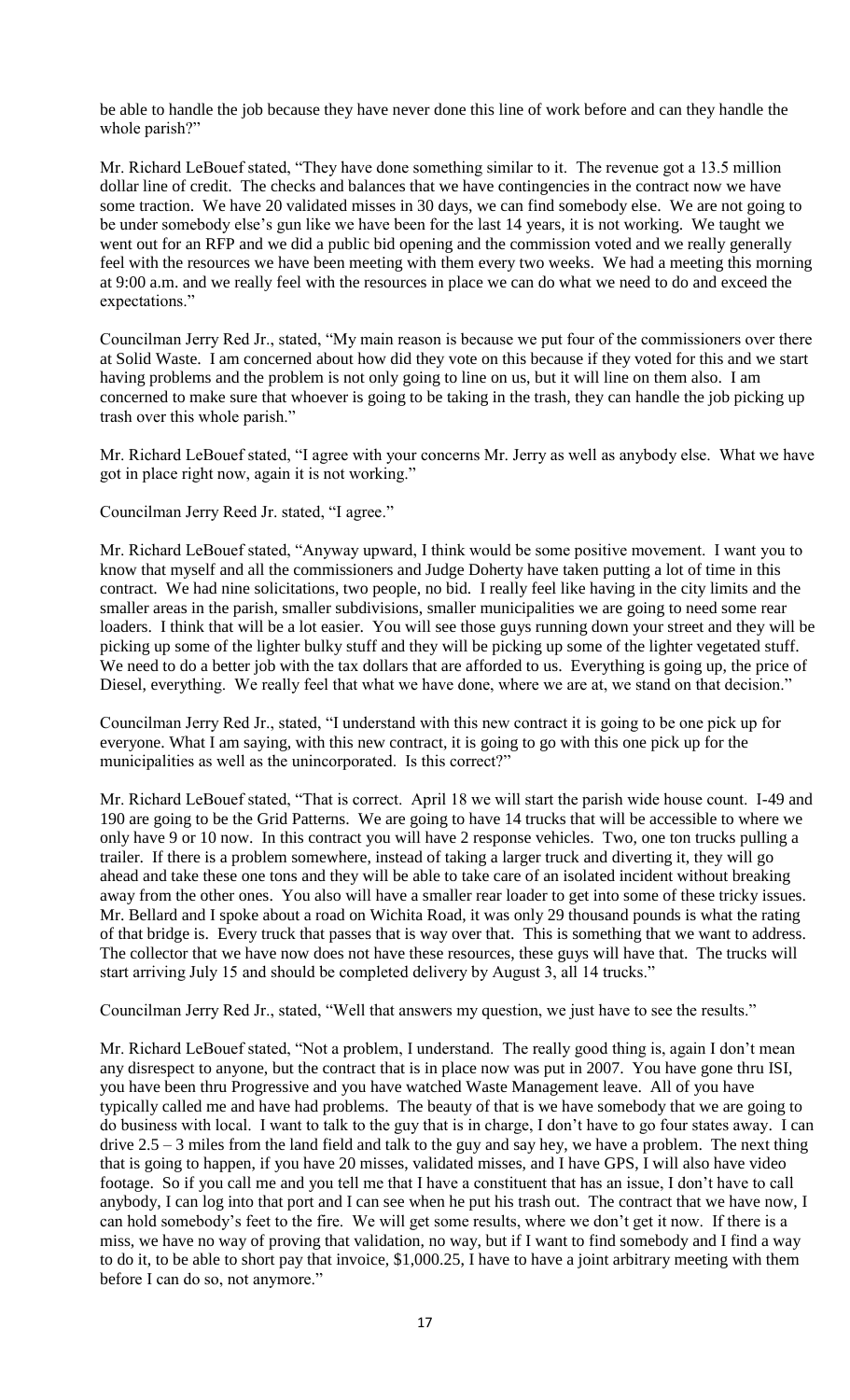Councilman Jerry Red Jr., stated, "Well the good thing about this, we have more teeth in the ordinance and we have more voice if something is not being done. I like that part. But when a constituent calls me, I want find out so I can give them the answer that they need."

Mr. Richard LeBouef stated, "If you need me, call me, I will gladly get on the phone and go meet them and explain to them what is going on. When you see the laxity of this contract that we are operating under right now, it is horrible. It really is. It is one sided. Solid Waste, all we can do is scream and holla and hope it gets done."

Councilman Timmy Lejeune stated, "Thank you for coming Mr. LeBouef. Whenever they first started the trash pickup, they would dump their trucks pretty frequently, so they did not have as much weight on these trucks. Are these trucks going to be monitored as far as for weight on these parish roads and what have you? You know we spend a lot of tax payer's money building these roads and I just don't want them to compress as much trash as they possibly can, overload these trucks and destroy our roads. We don't really have a load limit on there but we have to look at that and consider the fact that these trucks are really very loaded, very heavy."

Mr. Richard LeBouef stated, "Absolutely, The load limit, if I am not mistaken, I am not a D.O.T. guy but it is 80,000 pounds. It is not unlike when the truck is going to pass and pick up wet waste it amplifies it totally. You can watch everything go from probably  $69 - 75$  thousand pounds like that. The beauty of this contract, the largest capacity on the trucks that you are going to see is 32 yards. Right now it is 40." Councilwoman Mildred Thierry stated, "Mr. LeBouef, I want to personally say thank you. Every time I had a problem I text him and told him what my problem was. He said I am going to get it taken care of. Before that day was over, every problem I took to him, he took care of it and I want to thank you, I appreciate you for that."

Mr. Richard LeBouef stated, "I appreciate you for that Ms. Mildred but again not here with us as Mr. Red want those four Commissioners you appointed. Those five others that the Mayor appointed, we have a phenomenal crew. Mr. John Guidroz is not here this evening but he is incredible. We have a phenomenal staff and I appreciate all of you and thanks for those words. Thank you Ma'am.

Councilwoman Nancy Carriere questioned Mr. Richard LeBouef but here voice was not heard on the mic.

Mr. Richard LeBouef stated, "On Saturday, May 21, 2022 we are going to have our annual hazardous house hold waste day. Everything that you have, tires, oil, batteries, electronics, everything except medicine, you can bring to us at no cost. We will have probably 15 or 18 DEQ Representatives between Opelousas Recycling Facility here on West Landry and also at our CC Duson location in Eunice. It will start at 8:00 a.m. and run until the early afternoon. We will have those DEQ Agents to take recycling paint and electronics and everything that you have please pass the word. If there is any issue that you may have that somebody is incapacitated that have stuff, call me or call the office. We will be glad to go by and pick it up before that happens or after, either or."

Mr. Richard LeBouef stated, "I have to tell you guys. You need to know how appreciative I am to now be a registered voting constituent of Mr. Brown on Dufilho Road. Thank you all so much."

Public Works Chairman Dexter Brown stated, "I have one item to bring up. I have a voting precinct at Southwest Elementary School where I was informed that a company bought the school from the school board. I don't know if it is official yet. I would like to start the process of moving that voter precinct about one quarter of a mile down the road on South Bullard Street at Living Water Christian Center. I had spoken to Mr. Thierry sometimes back and he had said that it was okay. Mr. Nathanial Thierry."

Parish President Jessie Bellard stated, "Mr. Brown, if you don't mind can you hold up until we can get everybody's precincts organized. I think by next month meeting we are going to have to re-do the whole system. We are going to have to start picking polling places and making sure that the precincts that are coming back into the system meet the demand of that polling place and getting back to as much as we can. We use to have 92, we need to get it close to 92. The people are having to travel like what you were saying earlier, we need to make sure. Tomorrow I am going to call Mr. Mike Hefner to make sure that he follows up, bring it to us so we can make those decisions and finish with this once and for all."

Councilman Timmy Lejeune stated, "Mr. Bellard, we also have a precinct at Christ the King Church. They acquired an extra 1,500 voters there. That facility cannot, there is no way that it can handle that."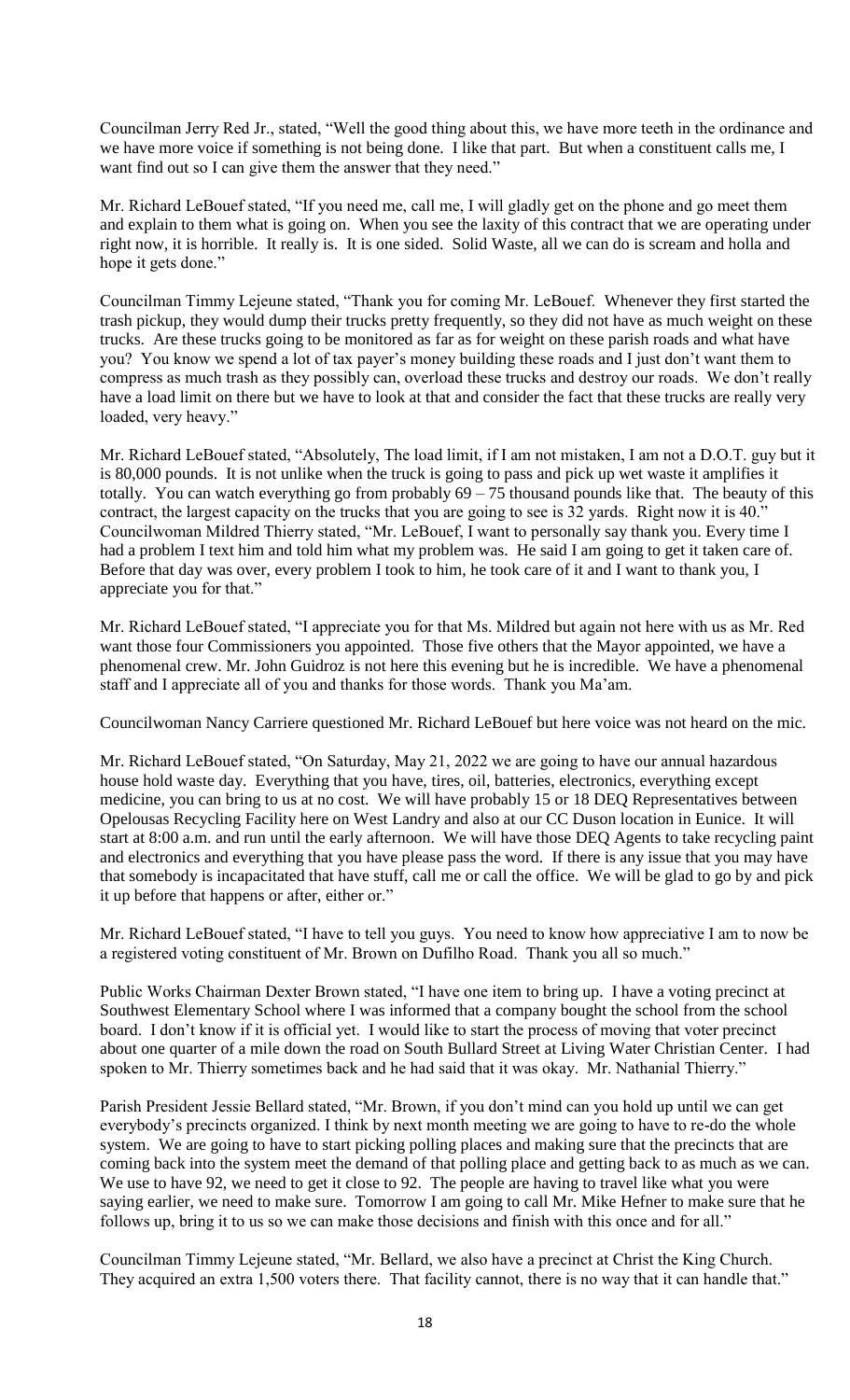Parish President Jessie Bellard stated, "What I am hoping is for us to get the precinct in and we modify it to make sure that everybody is heard. It is ridiculous people have to drive 20 miles to go and vote or in the case such as Christ the King Church, everybody goes to one location and you can't go vote because you can't get in there in time. It is just not built for it. I think we have to do a better job of locating the polling precinct and putting them in the right places."

Councilman Timmy Lejeune stated, "When you asked the questions to him, a lot of these precincts people know them by location, Lawtell Elementary School, Christ the King Church and it goes on and on and on, I don't have to name them all but the point is, some of us don't know what 32-A and 17-B and 84-C and all that means. If it is a structure, we will have a better understanding and how many people actually getting there will know what the parking place is and all of that kind of stuff. So that would help if we could have that information whenever it comes to that time."

Councilwoman Mildred Thierry stated, "Mr. Bellard, would you please for the public sake, touch a little bit on Broad Band. I have been getting questions such as: What areas being served first, how is that area selected to be served first and once that is done, when are the other areas going to get taken care of?"

Parish President Jessie Bellard stated, "The Acadiana Planning Commission did a study. It was paid for by the Federal Government. The Study concluded that the areas that are no served or underserved are the first ones to get it priority. L.U.S. and Allen Cable is coming in from the Southern part of our parish and coming thru the areas like the map shows. That was awarded by the Federal Government thru the National Tele-Communications Grant which the Vice President came and awarded that a couple of weeks back. That was something separate and apart. That is extra, \$30,000,000.00. That was chosen by the study, it was not chosen by anybody in this room, it was chosen by the study and it goes by a speed test. We encourage everybody to do the speed test, you can go on our website you can find it. The speed test is being conducted now because we have the GUMBO Grant that is coming up. We talked to Vinita two weeks ago, it won't go on as planned because there is so many big companies that is trying to file an objections on what the state is considering underserved or unserved. The big companies have a fiber line running in front of your house. They are saying that you have service but you don't have service because they don't provide service to you. That is my pet peeve, don't tell me you can give me service and not give it to me. That is one of the issues. They are fighting that battle right now in the State Capitol. We feel by the summer, we will have better information, but on the GUMBO Plan, it comes from the North coming down and also from the East and the West coming in. That is another thing that was done by the Stats and the actual foot print of the Acadian Planning Commission on their study. That is not the only grants that is available. We are doing some other applications as we speak for more Broad Band. We feel that within two year, depending on how they can get the equipment in and the materials, we feel in two years we are pretty much going to have our parish covered."

Councilwoman Mildred Thierry stated, "So those that won't be covered in the first round, you are saying that it is possible there will be other funds? Although the GUMBO….."

Parish President Jessie Bellard stated, "There is 52 possible grant funding sources for Broad Band. You can rest assure until everybody have access to reliable fast speed internet in our parish, we will not give up."

Councilman Timmy Lejeune stated, "Mr. Bellard, I have one last thing I want to talk to you about and that is Rozas Road. The speed limit is in two different sections down there. We addressed that already about the speeders and that other activity that goes on down that road. I received some calls and they would like to have that speed limit reduced because it was put in when they did the parish wide study and it just created a monster out there."

Parish President Jessie Bellard stated, "I would ask them to call you because you would have to make a motion to go and change it by ordinance. That is why, I am not sure what it is. I want to say that it is 45 m.p.h. I think they want to go down to 35 m.p.h. or even possibly 30 m.p.h."

Councilman Timmy Lejeune stated, "30 m.p.h. on the whole road. The ordinance has to be introduced at the full council, it can't be introduced at the committee."

Parish President Jessie Bellard stated, "I am in favor. I get a lot of complaints on that road."

Mr. Bobby Ardoin, Editor, Then & Now stated, "This school was not bought by a private institution. It is a state run Public Charter School, it is not private. It was bought today. I got a text message. I did not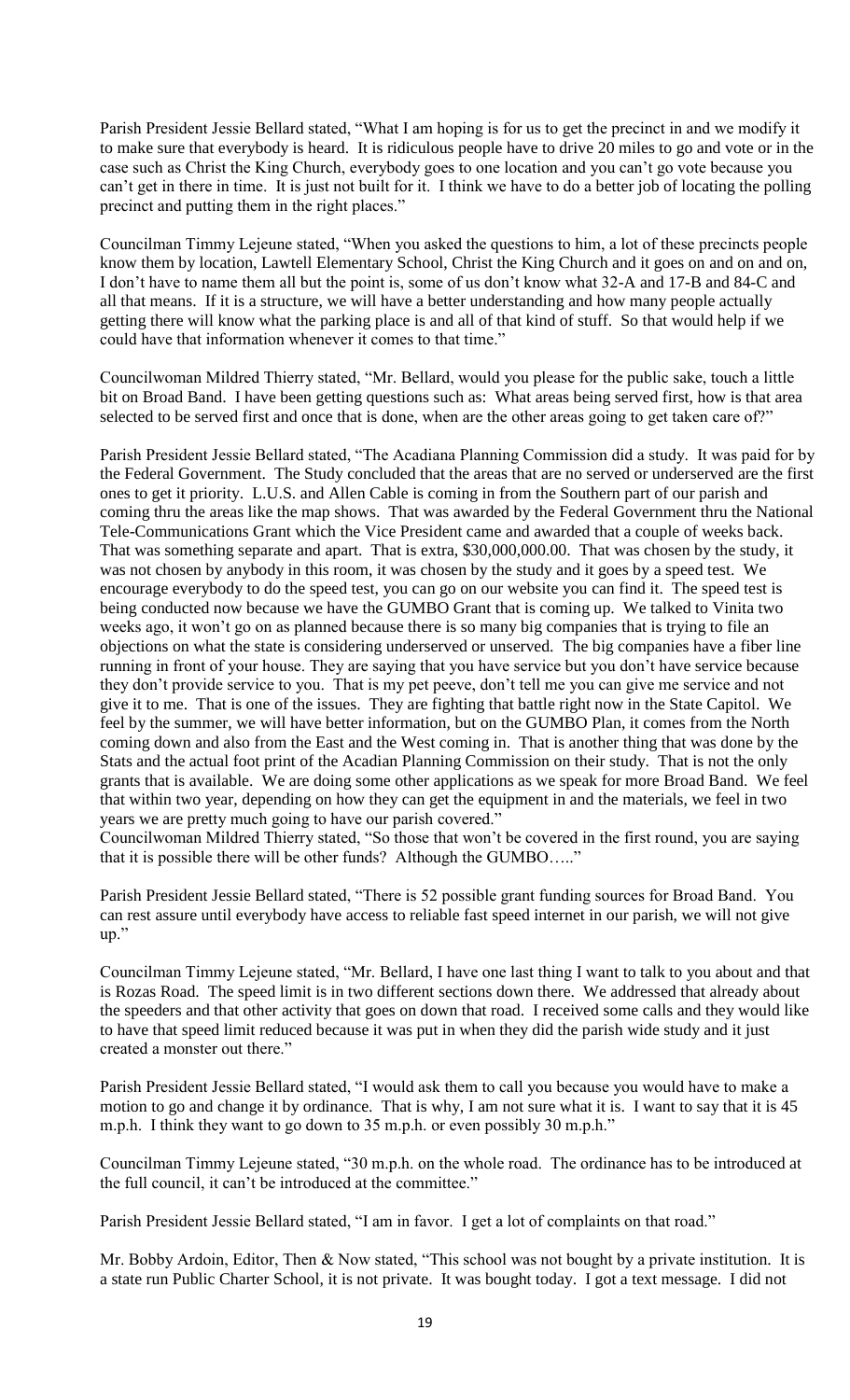want the committee to leave here with the impression that you gave them just now. I just wanted to set the record straight. That is all."

Public Works Chairman Dexter Brown stated, "Thank you very much for the correction Mr. Bobby."

15. Adjourn.

A motion was made by Councilman Jimmie Edwards, seconded by Councilwoman Mildred Thierry to adjourn the Public Works Committee Meeting. On roll call vote: YEAS: Jerry Red Jr., Mildred Thierry, Gil Savoy and Jimmie Edwards. NAYS: None. ABSENT: Alvin Stelly and Coby Clavier. ABSTAINED: None. **Motion carried.**

### **ST. LANDRY PARISH COUNCIL SPECIAL MEETING TUESDAY, MARCH 29th, 2022 OLD CITY MARKET, 131 W BELLEVUE ST OPELOUSAS, LOUISIANA**

# **MINUTES**

- I. This meeting was called to order by Chairwoman Vivian Olivier.
- II. Councilwoman Nancy Carriere led the Pledge and Invocation.
- III. Roll Call: PRESENT: Jerry Red Jr., Nancy Carriere, Easton Shelvin, Harold Taylor, Vivian Olivier, Wayne Ardoin, and Timmy Lejeune. ABSENT: Mildred Thierry, Gil Savoy, Alvin Stelly, Dexter Brown, Jimmie Edwards, and Coby Clavier. Councilman Coby Clavier later joined special meeting after roll call.
- IV. Items for Discussion:

# • DISCUSS THE REPAIRS TO THE WINDOWS AT THE COURTHOUSE

Councilman Wayne Ardoin stated, "The reason why I asked for this meeting, after Mr. Bellard had text us last Thursday I think, was because he wanted our opinion on a \$300,000.00 cost to replace the windows on the courthouse. I called him right afterwards and I was wondering we were coming from because I knew we had given him permission to sign a contract with Habits. I could not remember the name of the company but I thought maybe they had maybe looked at the windows and said hey, you know at the beginning of the project we may have to replace some windows, now we are talking about \$300,000.00. I asked you where you going to get it at, where are we going to spend it from."

Parish President Jessie Bellard stated, "So the only thing I am asking the council is their opinion on something. Either ARA or the Line of Credit. I am not asking the council for approval to do anything. I am asking the council for their opinion. That is all I am asking."

Councilman Harold Taylor stated, "Mr. Chairman, Mr. Bellard, can we ask the architect to give us a scope of the work that we bid out to do the contract. I looked at the contract, it has no scope of work in it. Do you have additional supplemental documents that we need to look at to see exactly what we are paying for?"

Mr. Brody Ardoin, Architect stated, "The scope of work is outlined in the specifications in the drawings that were advertised to bid.

Councilman Harold Taylor stated, "Can we get a copy of that?"

Mr. Brody Ardoin stated, "Yes, my office can make a copy."

Councilman Harold Taylor stated, "I asked Sherell to get them and she was unable to get them today.

Mr. Brody Ardoin stated, "We have digital format and I could possibly print……..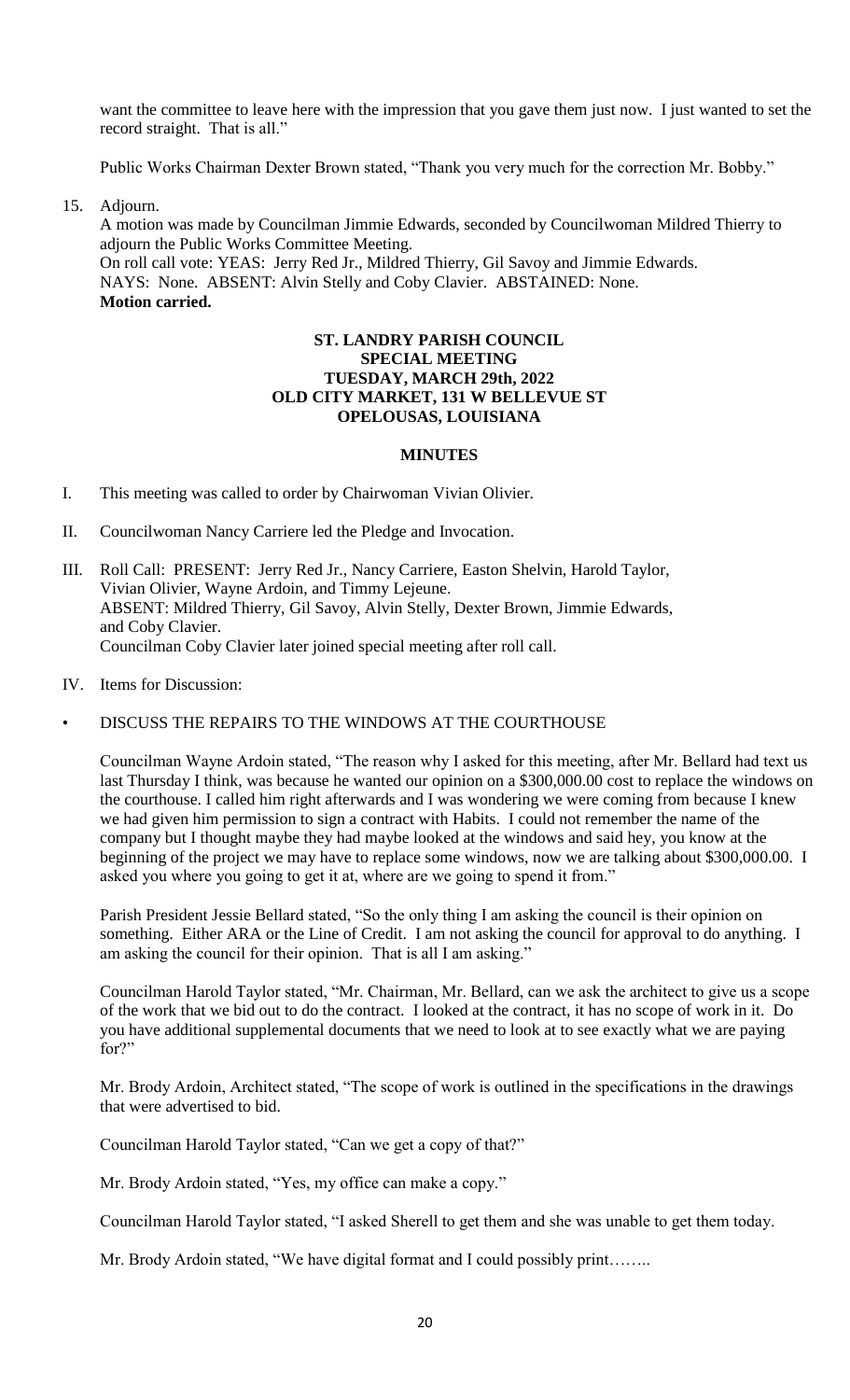Councilman Harold Taylor stated, "So why don't you explain exactly from your memory what we are actually getting for \$324,000.00."

Mr. Brody Ardoin stated, "What it is, it is not a window replacement project. It is a Waterproofing Project."

Councilman Harold Taylor stated, "So the windows were not included in the original contract?"

Mr. Brody Ardoin stated, "Not the existing windows, There were some window related work. What it was, years ago at some point, storm windows were added to protect and cover the existing metal windows that most of them were not operational and they had issues. Storm windows were added, I am not sure who did that work, but there were a handful of them. I have 278 windows, about a dozen of them did not have storm windows for whatever reason, maybe there were A/C units or something in the way, so this project where we are wanting to waterproof it and add the storm windows on top to try to seal off the ones that were missing, that did not have it."

Councilman Harold Taylor stated, "And that is a \$19,000.00 bid in the project?"

Mr. Brody Ardoin stated, "I am not sure, I don't have the bid in front of me."

Councilman Harold Taylor stated, "\$19,200.00. It says windows."

Mr. Brody Ardoin stated, "Some of those windows had some bad screens and we had to replace some of those. So some of that is in there to. But that is all it was, adding storm windows. We are clear sealing the rest of the building, cleaning and replacing the grout, tooling and redoing the grout. Sealing the building with a clear treatment that has a ten year warranty and we are sealing this building here. Of course it will be gently cleaned, we have older brick on this building. Some of the worst of it where the mortar is completely gone, they will tuck point a little bit of that but not too much. We are trying to retain the historical ascetics that it has. So it will be cleared and sealed as well. That was all included in that price."

Councilman Harold Taylor stated, "Okay, so that \$300,000.00 dollars that we are talking about is to replace the 200 plus windows?"

Mr. Brody Ardoin stated, "No Sir, it was just to replace the handful, the few 10-12 storm windows that were missing."

Parish President Jessie Bellard stated, "He is talking about the new additional."

Mr. Brody Ardoin stated, "I am sorry, let me clarify. I thought you were talking about the original contract. What we are talking about tonight, the additional funds, we are talking about is to, what they discovered when there were replacing and pulling out some of the storm windows to change out the screens, the windows were just coming off, the metal behind that was screwed to the original windows, a lot of those were gone. The paint is holding it on."

Councilman Harold Taylor stated, "So I guess what you are saying is that the \$300,000.00 dollar additional dollars that we are talking about is to replace those old windows?

Mr. Brody Ardoin stated, "That is correct?"

Councilman Harold Taylor stated, "And how many windows are we going to replace?"

Mr. Brody Ardoin stated, "100% of them"

Councilman Harold Taylor stated, "200 and something windows?"

Mr. Brody Ardoin stated, "That is right, all of them. I mean all of the ones that we have seen, I can't see the ones that are higher up, but all of the ones that we were able to see and get photos of and stuff you see the signs of rust, most of the rust occurs in the first 12 inches but the seals and the jams on the bottom of the windows are rusted thru. I have a few photos too if you need to see it."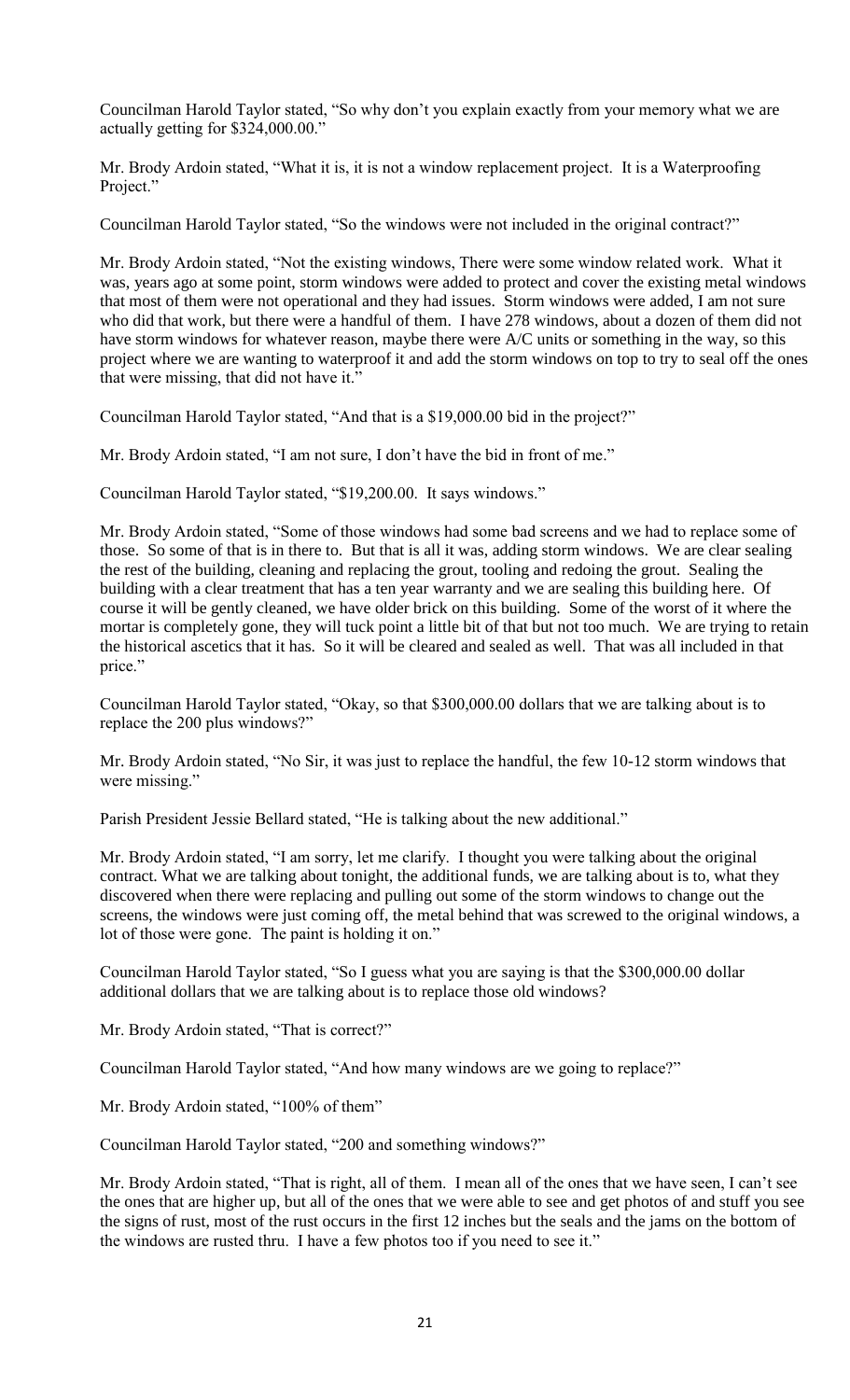Councilman Harold Taylor stated, "So my final question, so we want to replace it, we are going to spend \$300,000.00, is that right Jessie?"

Parish President Jessie Bellard stated, "It might be a little bit more depending on what they figure out whenever they dig into it."

Councilman Harold Taylor stated, "Do we have an obligation to bid this out, rebid this since it was not an original contract? Wouldn't it be prudent for the tax payers to know that they are getting a fair shake on this?"

Mr. Brody Ardoin stated, "I am not the expert to ask on that. If it is consistent with the original scope of work, you don't have to rebid it."

Councilman Harold Taylor stated, "Do you think this consistent to spend an additional \$300,000.00 after we have already agreed to spend 324,000.00? That is a lot of money."

Mr. Brody Ardoin stated, "We would have to talk to the Attorney General or someone......."

Councilman Harold Taylor stated, "I think we need to talk to the Legislature Auditor about this."

Mr. Brody Ardoin stated, "I can't make that decision."

Councilman Harold Taylor stated, "I'm not happy with the Auditors that we have that's giving us some straight information. I really think we need to bid this out. I yield my time."

Councilwoman Nancy Carriere stated, "I understand that you said that from what you could see it's 200 and something, so you don't know how much more this it's going to cost because once you move up, there may be a different cost, correct? Because you said the ones that you could see, the others that are higher up, you said you don't know yet."

Mr. Brody Ardoin stated, "We have a good idea that there almost 99 to 100 percent of the windows need to be replaced."

Councilwoman Nancy Carriere stated, "So this cost will include all of them, even at the tip top."

Mr. Brody Ardoin stated, "This cost if for the 100%. Again, that cost was the initial estimate for the new windows. We still have to factor in the demolition and whatever modification we have to do to the opening."

Councilwoman Nancy Carriere stated, "So this is not the actual cost \$300,000.00, it may be a lot more because you have not done the demolition part, you did not include that. Why wouldn't you have included all of this?"

Mr. Brody Ardoin stated, "I'm not even giving the estimate ma'am, we working with a contractor who will be providing that estimate. I met with him yesterday and we are meeting again tomorrow morning to see. We haven't come to a solution exactly, we trying to work out the details then they will present us a cost estimate for the project."

Councilwoman Nancy Carriere stated, "It could very well go up another \$50,000.00."

Parish President Jessie Bellard stated, "I honestly believe it will go up higher than that. They took out one window yesterday to see how it was built in and everything else, it was built right, there is no doubt about it, but it's rusted out in the actual wall so I know for a fact in my office and that wall facing Court Street, all that wall behind the sheetrock is rotted because there is water is coming in, all on the North side is the same thing, all in Sherry's office is the same thing. So, what I'm afraid of is, once we start pulling the windows out, we don't know what we will face behind it. We know that will be a problem with that, there is no doubt about it. It's a choice we have to make because we are not building a new courthouse."

Councilman Timmy Lejeune stated, "Mr. Bellard, I understand that you are asking for an opinion on how it's going to be paid for but I'm good with that opinion but my question is, do we really need to get a second cost opinion on that?"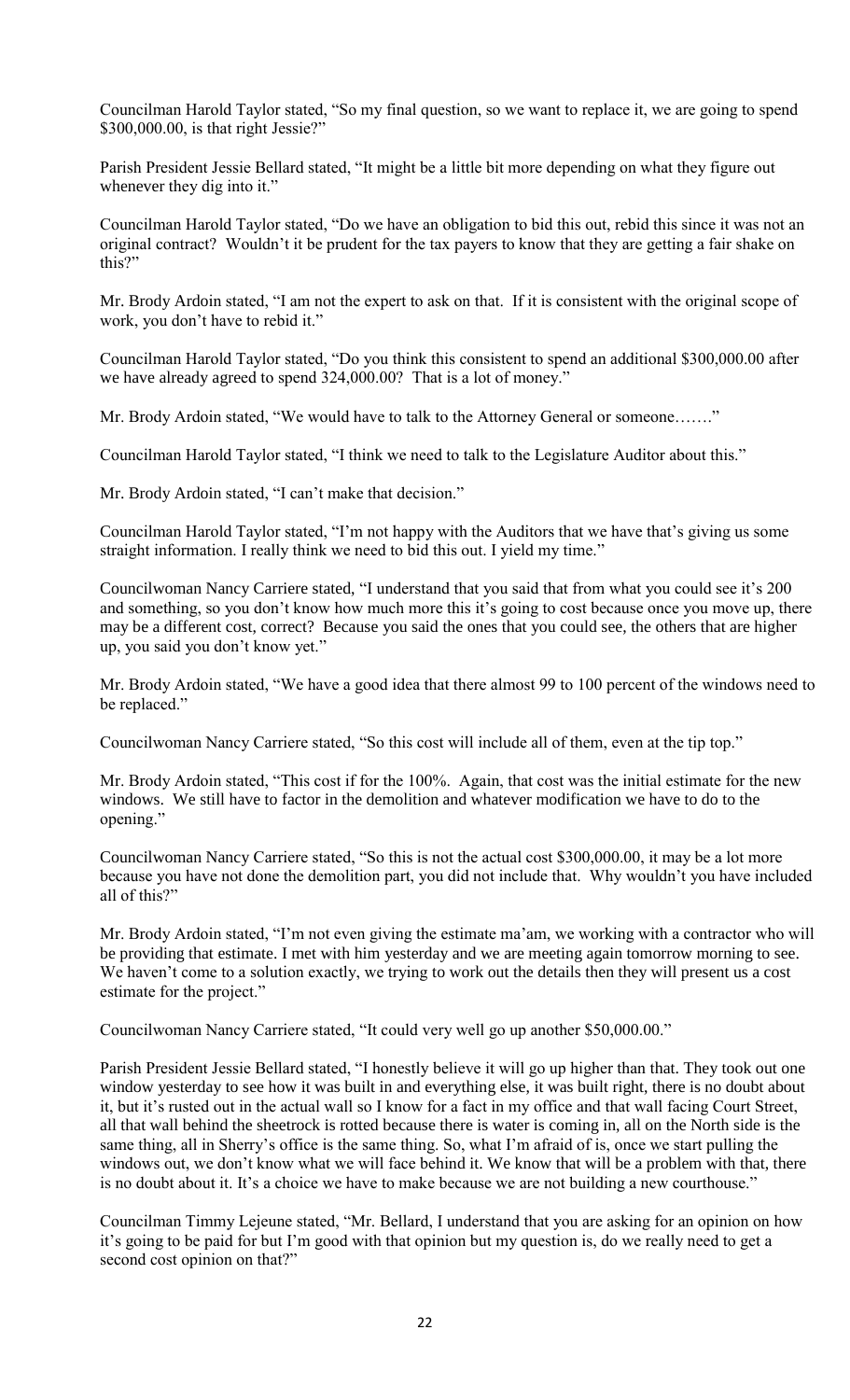Parish President Jessie Bellard stated, "We will be getting some bids on this. The whole thing is this, we will do our part right, whatever that part is. Out of courtesy for the Council I am asking what you all think how we should pay for it. It's not a matter if we need to do it, I think we will have another major problem once we pull the windows out. I believe beyond that, it is kind of working on an engine, when you open up the engine you might some other problems. I'm just asking you all opinion on what you all think on how we should pay for this."

Councilman Timmy Lejeune stated, "I just want to make sure that I understand. That is not Cart Blanche. What I mean by that, here you go, you can do it and whatever it is, is what it is. Are we going to check to make sure that the cost that we are incurring on changing these windows are going to be the most efficient cost by adding people to the bid list or to the project to make sure we are getting………"

Parish President Jessie Bellard stated, "So in other words this is what we had to do yesterday. They had to come and take one window out to see how it was actually put in to understand how the rest of them would come out. He told me yesterday how they are going to shore them up and how they, I forgot what you call it, but kind of dress it up around the edges, what that cost is going to be or what that process is going to be. So just looking at it they can't tell us what the process is going to be, so he took out a whole window to see. So then the architect can put a proposal together to bid out to see what......."

Councilman Timmy Lejeune stated, "To bid out is the correct word. That is what I am looking for. It is not Lil Johnny, it is to bid out. Lil Johnny can bid on it but it is to bid out, is that correct? That is the word I was looking for. Thank you, no further questions."

Councilman Coby Clavier stated, "What was the initial cost. I came in late and didn't hear."

Parish President Jessie Bellard stated, "The initial cost was 278 windows. They were talking about \$1,000.00 as of yesterday, it looks like they might need another \$500.00 per window because of the demolition and everything else. We have 278 windows. I'm looking more in the \$400,000.00 range to be safe. That is not counting to play what happens on the side portion of the wall. I don't know what we are going to see whenever they start. I know the north side. If you are ever walking on the North Side, just walk and look at the wall. You can actually see some of the sunlight coming thru. So we know we have problems in Judge Caswell's Courtroom, we have more coming in that courtroom. We know that we have a moisture issue and we need to seal the courthouse but the Architect is telling us if we seal the courthouse and we don't fix the windows, we are really not doing nothing. I think back in the day they had a problem and they did those storm windows to kind of help it, but it helped for so many years and that is all they can do."

Councilman Timmy Lejeune stated, "Mr. Bellard, I really appreciate you asking for the opinion of the Finance Committee and I am only speaking for myself. But it is very difficult for me to award you an opinion on how we are going to pay this until you tell me how much I am going to spend. So I would ask that as soon as you come up with a dollar amount, you put it on the committee, we have a meeting coming up within 14 days from now and I think we could move on that and make that action go forward tonight. No matter what we do, we have no answer, I don't have an answer for you because I don't have an amount. We started off with X, Y, Z dollars. It has to be done and I know the amount determines how you are going to pay for it to in my opinion. So I would really like to see how it is going to fit in the project."

Parish President Jessie Bellard stated, "We only have two methods, unless you all can think of another method."

Councilman Timmy Lejeune stated, I understand that Sir, I do, but I would also like to know how much money we are spending before we look into what method."

Parish President Jessie Bellard stated, "I will just tell you all, once we bid it out and the prices come thru and the lowest and most responsible bidder gets the job. I am not going to wait a month or two to do something. I am just letting you all know."

Councilman Timmy Lejeune stated, "I respect that, thank you very much."

Councilman Easton Shelvin stated, "I was just pretty much going to touch base on what you said. We are talking about replacing the windows at that price but in true actuality once the windows was removed, we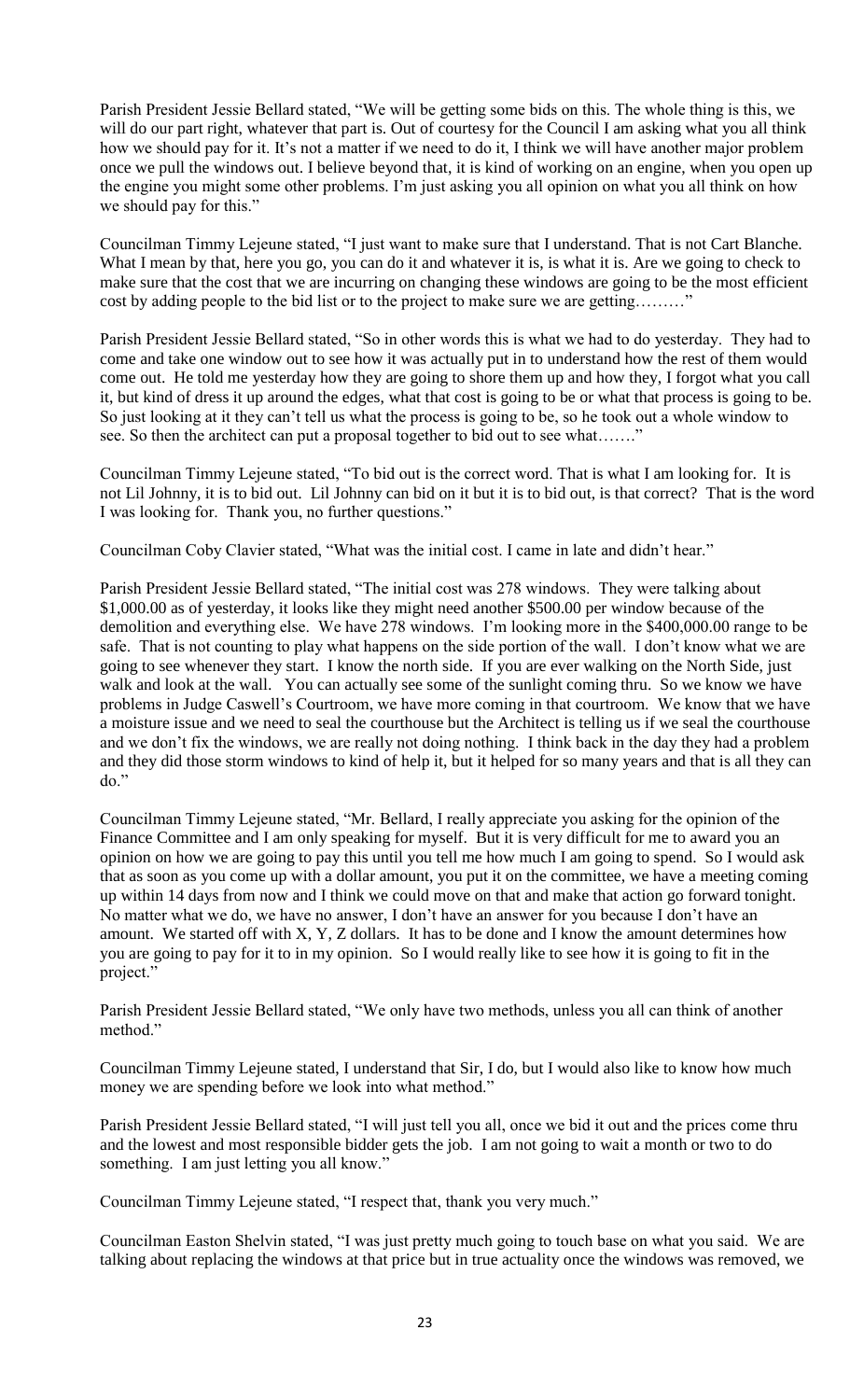are going to see more damage. So we are going to be replacing more than windows, we are looking at bordering and……."

Parish President Jessie Bellard stated, "Only because I know in 2005 when I put that sheetrock in my office, we had to cover up all of the rotted wall. That is just in my office. I know the rest of the courthouse and I know in Sherry's Office, we did some work in there last year, the same thing happen in there. I really believe we are going to see more damage than what we see at service."

Councilman Easton Shelvin stated, "A lot more damage and more money. You even have to look at the insulation as well, because if it is moist it is probably damaged, molding, we have to deal with that as well."

Parish President Jessie Bellard stated, "I am hoping we don't talk about mold but I am almost positive in Judge Caswell's Courtroom Torrey drilled a hole in the wall and took some samples in the back and we are waiting to see what it is when that comes back. We know it is coming into that old wood. I am not an expert in mold but I am pretty sure that is what we are looking at. It might not be bad mold but it is still something none the less."

Councilman Harold Taylor stated, "I am all in favor of changing the windows, I have no problem with that. If we agree that it is a bid project that is fine. If we can get the architect to get and inspector to see what the cost is and if there is additional….I mean when you take that window out that you took out, you order see something, if it was leaking some kind of rot, you know, you will have some idea. Now, getting back to the original question, opinions on how do we pay for this, so you want to use ARA money, is it permissible, I mean is it part of the ARA……"

Parish President Jessie Bellard stated, "We are paying for it now with the Water Seal Project on the courthouse because of the historical value of the courthouse. But we don't have enough money in that line item to pay for the additional. I would have to pull from the drainage side of the ARA money to pay for this."

Councilman Harold Taylor stated, "So you mentioned taking it from the line of credit, is that correct?"

Parish President Jessie Bellard stated, "Or line of credit, yes."

Councilman Harold Taylor stated, "Well, we had about \$900,000.00 dollars in the line set aside to cash flow for a year because we don't get our Ad Valorem Tax until the end of the year. That is what that was for, do we still have \$900,000.00?"

Parish President Jessie Bellard stated, "Yeah, we did not use any money from the cash flow at all last year or for this year nonetheless. The only thing we used the line of credit for is buying the new dump trucks on the yard. That is the only thing we used the line of credit for."

Administrative Finance Chairman Wayne Ardoin stated, "Mr. Ardoin, I want to ask you a couple of questions. When E. L. Habit came here and looked at this building, you never came and look at the building."

Mr. Brody Ardoin stated, "I don't understand your question?

Administrative Finance Chairman Wayne Ardoin stated, "Did you ever come and look at this building before E. L. Habit gave a price?"

Mr. Brody Ardoin stated, "Yes Sir, we are doing a lot of projects on it. We have different projects, I have been around the building and we have looked at it."

Administrative Finance Chairman Wayne Ardoin stated, "But my question to you is, When Habit said okay, we are going to give a price of \$324,000.00, we gave Jessie the authority to go ahead and spend \$324,000.00 and this was a weatherization waterproofing of the courthouse. That company did not take into consideration that maybe we got to look at these windows?

Mr. Brody Ardoin stated, "Well what we are finding now is what they have uncovered when they have taken off windows. Now we did some of the rust, the existing but the project includes cleaning and repriming those areas. Now we are going to cover them over with new storm windows but we did not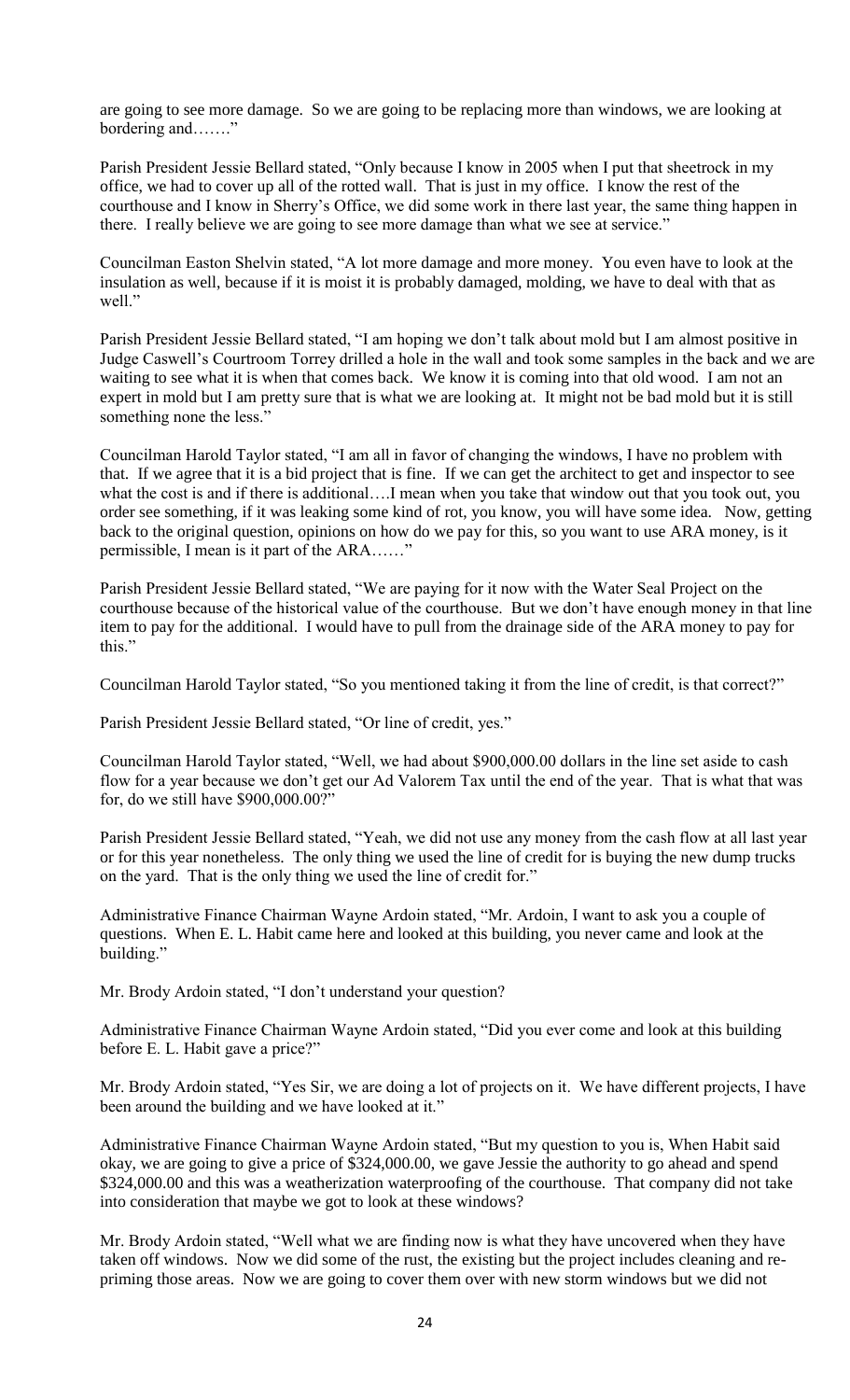realize that it is not just the little rust that you see, it is a lot worst. It is basically paint covering all of that and that is caulk covering it and you can't see it until you get into it. So it just uncovered stuff that we are finding. The further they look, the worst it is getting. It is something that has been going on for years and years. What it is, my opinion or what I heard is that in the years past, or probably before my time, at some point, the limestone panels were sand blasted and it kind of broke that factory seal so they are sucking in moisture. Since then it has been sealed and even the lintels under the stone, like above the windows have been sealed, well they should not be sealed, it should be able to leak out. So what is happening, that moisture is getting in that panel and it is just dripping behind the walls and that is what is rusting out those old windows."

Administrative Finance Chairman Wayne Ardoin stated, "They did not take that into consideration and say, hey we need to look at this situation before we even bid it out. I was in the business where as people were dealing with insects. So you go under their house and you find that the seal is all eaten up and you come back and you tell that man or that woman and you say look, you will have to replace this seal, you understand what I am saying to you? Now I can get a carpenter to come and replace it for you or you be responsible to replace it. They could not come back and say, hey look, we are not going to bid this job out, you got to understand we got some windows that are bad here, we are doing a weatherization program. I mean, that is my thing. I look at it this way, it is a dog-eat-dog world out there. We are going to have to get some windows built. How long is it going to take to get these windows built with our times that are going on now? People can't get vehicles and they can't get new vehicles some of them. They have to wait 6 months to get a new vehicle. What are we looking at time wise on windows even?"

Mr. Brody Ardoin stated, "I would have to talk to Guaranty Glass or someone that would provide those things and see. We are not talking about factory ordered windows. These are all custom sizes. It would be store front similar to what we are putting in this building so they will be made to fit which is just getting stock in glass so a glass company such as Guaranty Glass would be able to build them to fit. I don't expect you to have to order windows from China or some other place already built. These will be built in the shop and brought over."

Administrative Finance Chairman Wayne Ardoin stated, "They will be built in the shop right there at the Guaranty is what you think?

Mr. Brody Ardoin stated, "Or whoever gets the bid."

Administrative Finance Chairman Wayne Ardoin stated, "Now being that they signed a bond and they were responsible for the project over here, that is nothing we can comeback on them and say hey, you all should have looked at these windows. You all should have let us know that we have an issue right here before we sign on and do this work."

Mr. Brody Ardoin stated, "No, in that kind of contract there is no guarantee that doing an exhaust of investigation to say you have to do all this other stuff before we do the water sealing."

Administrative Finance Chairman Wayne Ardoin stated, "It is all of us sitting around this table, it is all of our fault because the thing about it is, this building has been up for years. In 1985, if I am not mistaken, they did a weatherization program on this building. Then you all did one in 2005 you said Jessie.

Parish President Jessie Bellard stated, "Yes in 2008 I believe we did the seal."

Administrative Finance Chairman Wayne Ardoin stated, "Because when it was a Police Jury System, they did a project. I remember they sand blasted and they replaced some windows on Morgan Goudeau side. That would be on the north east side over there. They did some caulking and different stuff. I remember they were talking about it here. That is when we would meet across over there. It is an old building and we are getting ready to spend some money."

Parish President Jessie Bellard stated, "There is no way that we could afford to build a new one. So we are kind of caught."

Administrative Finance Chairman Wayne Ardoin stated, "But the thing about it is, we are in the dance now, so we got to dance. But Brody, I am just asking you, I don't want to pick at Habit. Look like they would have said, hey wait a minute, these people that are working there, they have dealt with some building like we have here now. They should have said, hey let hold the horses, wait a minute, we have to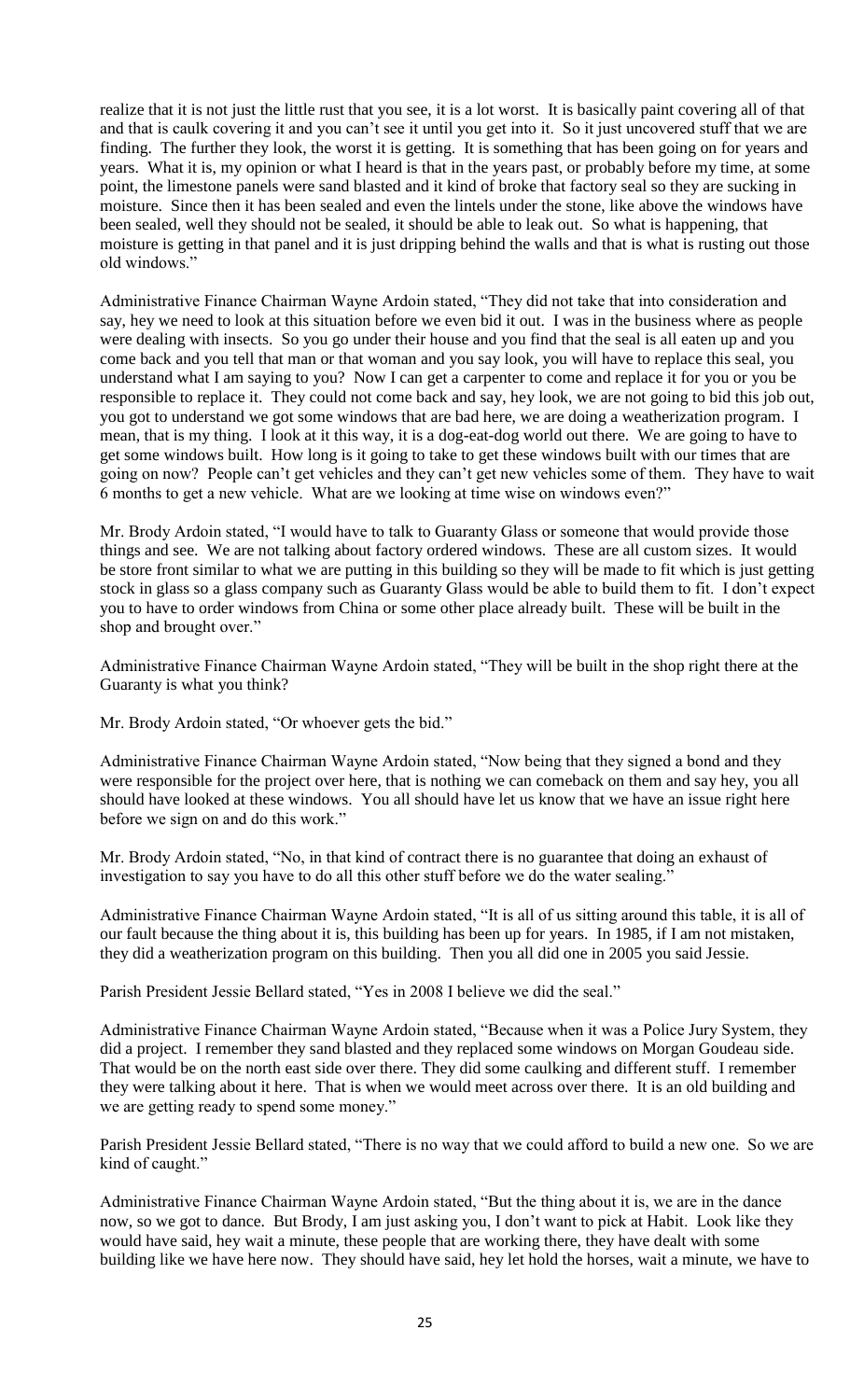go back to the drawing board. If they would have just said that we were going to caulk it and that is it, we would still have some old defective windows. Then we would have something maybe to look at."

Mr. Brody Ardoin stated, "They could have easily just continued but soon as they saw how bad it was, they brought it to my attention and that is why we are here now."

Parish President Jessie Bellard stated, "The bid opening and everything was bid according to the specs."

Administrative Finance Chairman Wayne Ardoin stated, "We don't have any Specs here."

Parish President Jessie Bellard stated, "It was not to replace the windows, it was to seal the courthouse."

Administrative Finance Chairman Wayne Ardoin stated, "We are missing some other paperwork here when you all did the……

Councilman Harold Taylor stated, "That is what I was asking for when I asked to get a copy of the Specs.

Mr. Brody Ardoin stated, "We have the drawing and the Specs.

Administrative Finance Chairman Wayne Ardoin stated, "Would you furnish that to Ms. Sherell? So if any council member want to look at it. I have seen your pictures. I mean I worked down stairs when the sheriff's office was down there. Those old big brown windows had the handles on the side. They were working but I mean, think about it, we always had problem with moisture getting in them walls. It is not a new building. It is not built up to the statue that they have now. What is the wishes of the committee?

Councilman Harold Taylor stated, "Whatever the cost is to get this done and bid it out. When do you think you might have the cost together Jessie?"

Parish President Jessie Bellard stated, "Tomorrow we will have a better idea of everything from my understanding. I am not saying you will have a cost estimate tomorrow but you will have a better understanding."

Mr. Brody Ardoin stated, "Yes, you will know a little bit more tomorrow."

Administrative Finance Chairman Wayne Ardoin stated, "By next Wednesday for Committee Meeting."

Mr. Brody Ardoin stated, "I hope, I am relying on some of these subs that are out here to give me their estimates so I can put it all together and figure out what the total cost is going to be."

Administrative Finance Chairman Wayne Ardoin stated, "I heard a statement said it is \$500.00 per window?"

Mr. Brody Ardoin stated, "A thousand for the window and \$500.00 for labor. That is probably the best case scenario.

Administrative Finance Chairman Wayne Ardoin stated, "So \$1,500.00 for 278 windows."

Parish President Jessie Bellard stated, "So it would be about \$415,000.00 not counting anything else they might find once they remove the windows. That is what I am afraid of, once they remove the windows, what we will see beyond that."

Administrative Finance Chairman Wayne Ardoin stated, "So you will have it on the agenda for the next Administrative Finance Meeting?"

### V. ADJOURN

A motion was made by Councilman Harold Taylor, seconded by Councilman Easton Shelvin to adjourn this Special Meeting of the St. Landry Parish Council.

On roll call vote: YEAS: Jerry Red Jr., Nancy Carriere, Easton Shelvin, Harold Taylor and Timmy Lejeune. NAYS: None. ABSENT: None. ABSTAINED: None.

WHEREUPON, this motion was adopted on this, the 29th, day of March 2022.